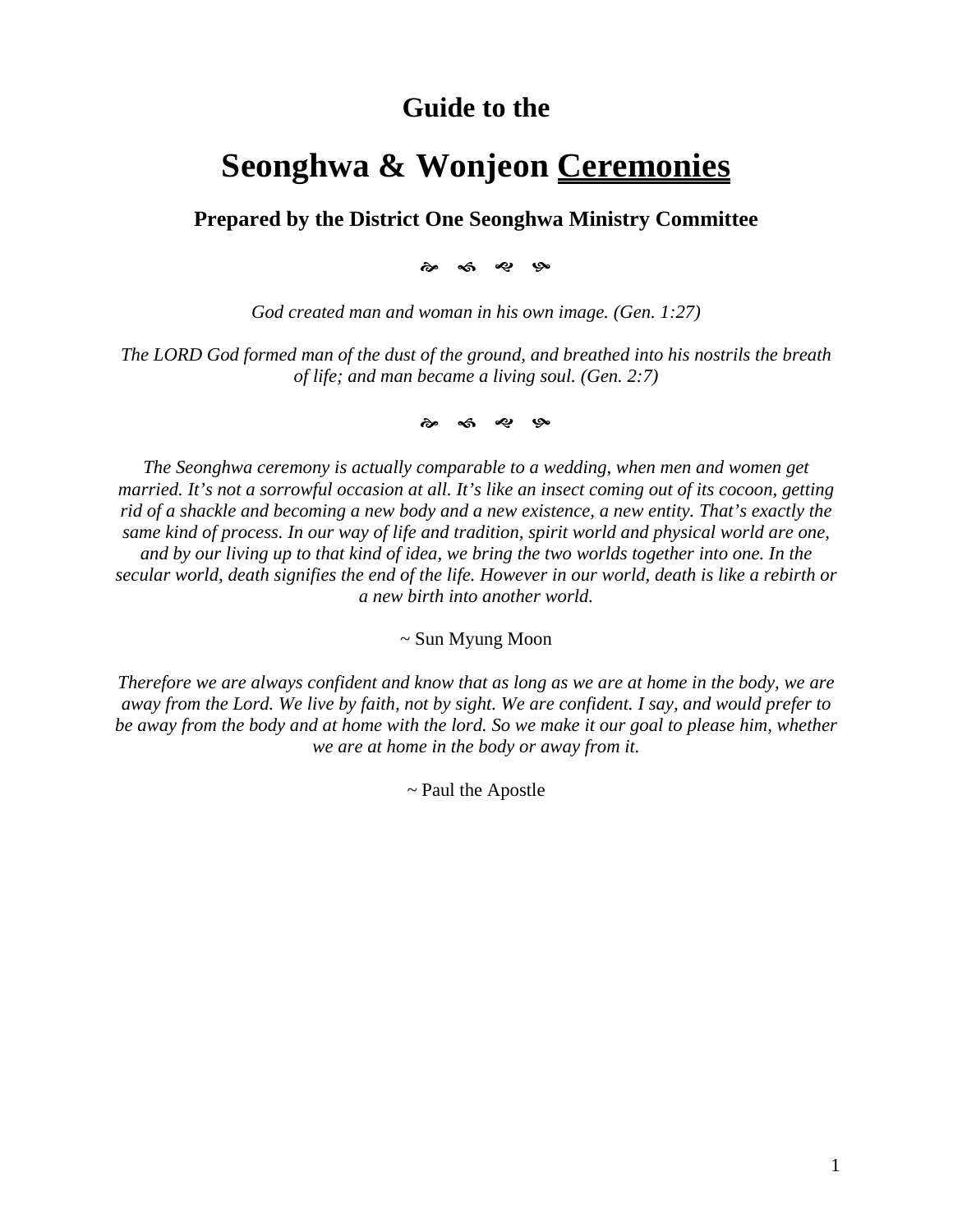This guide is offered as an aid to families in planning Seonghwa ceremonies. The time of ascension is a challenging one for families and friends, and it is hoped that this booklet will lessen the stress and give families reassurance that they are doing all the essential things to support the person who is ascending.

We hope that this guide will also encourage Blessed members to discuss with family and friends their wishes concerning their Seonghwa in advance, "for we know not the day nor the hour." If we truly understand the substantial reality of the spiritual world and the meaning of the Seonghwa, then we can plan for it joyfully and openly.

The following information is a combination of the ceremony described in "The Tradition, Book One," and oral tradition explained since that book was published. It provides checklists and advice on planning the service and supporting the family.

This guide does not claim to be the final word on the Seonghwa tradition. In talking to various people who have extensive experience with Seonghwas, we found that there were variations in what was believed to be "essential" vs. "recommended" aspects and Unification vs. Oriental tradition, as well as the practical and feasible. Please know that the most important element of a Seonghwa is attitude: love, honor, and respect for the individual and joyfully releasing the individual to begin his or her life as an exclusively spiritual being.

## **INTRODUCTION**

The Principle way of dealing with death, or as Unificationists say, ascension, is one part of a larger philosophy of life in which true reality is recognized as having two dimensions: physical and spiritual. God created men and women as the microcosm of the physical world and the spiritual world. In Unification tradition, the greatest consideration and respect is accorded the ascended.

Funerary customs are supervised in Unificationist communities by a Seonghwa Committee, composed of volunteers to aid the bereaved and to ensure that appropriate practices are followed. When a member of a community dies, it is the community's responsibility to lovingly assist the deceased's family in this final act of respect. The Seonghwa Committee is prepared to assist families in making arrangements with a funeral home and to advise them concerning traditional practices and requirements.

## **ORGAN DONATION AND CREMATION**

On the first anniversary of True Father's Seonghwa ceremony, Dr. Chang Shik Yang met with True Mother and specifically asked about organ donation and cremation.

True Mother said: "It is good but with conditions." Dr. Yang said she definitely approves organ donation and considers it a sacrificial act and an example of living for the sake of others. Mother said, "If possible, the recipient should know that the organ is from a Blessed One and that by receiving the organ they are receiving the Blessing from True Parents with the responsibility to build God's kingdom." So if feasible, the recipient or the donor should be made aware before the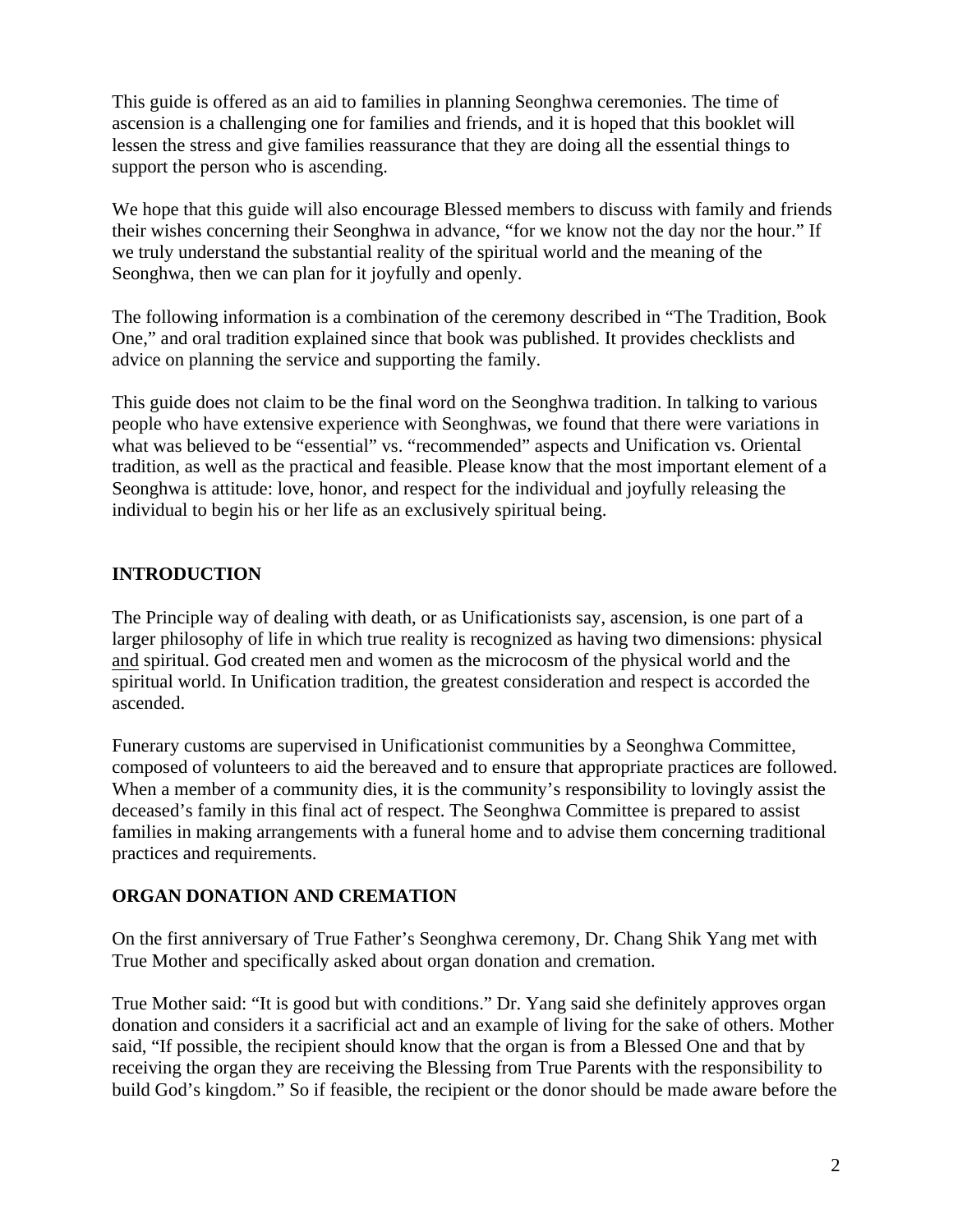organ transfer, but if it's an emergency decision, then Mother says it's always a blessing to help another person. On his own driver's license, Dr. Yang said he marked himself as an organ donor.

Regarding cremation, according to the *Tradition* (published in 1985), "The practice of cremation is not in accordance with the Unification view, as it does not allow the physical body a natural return to the physical (material) world." However, True Mother told Dr. Yang, "Cremation is very common in Korea nowadays. With a prayerful attitude, place the ashes in an urn or in the ground or spread them at the base of a tree so they can nourish the earth."

Whether to choose a traditional burial or cremation is the family's choice. Cremation is popular in Korea and Japan. What's important at the farewell / returning home ceremony — whether it is done with cremated remains or with an intact body — is the heart and motivation. If the ceremony is done with a spirit of understanding, compassion, dignity and love, then it will be received by our Heavenly Parent.

The Cheongpyeong Heaven and Earth Training Center conveyed the following instruction from Daemonim regarding cremation. If the choice is cremation, then members should offer a sincere "heartfelt prayer to Heaven," and report the Blessed member's full name, birthdate, age, and reason of passing to Cheongpyeong once his/her ascension is near or immediately after the ascension and, if possible, before the cremation. For non-Blessed individuals, steps should be taken by family and friends to guide the ascended one to complete both the Ancestor Liberation and Blessing Ceremony.

Daemonim has pledged to protect and comfort the spirit being throughout the ascension, and send Absolute Good Ancestors to bring the individual to Heung Jin Nim's Special Training Center and then to the Unification Spiritual Sphere. Our attitude, according to Daemonim, should be to console the family and support their decision. The Principle attitude and way is to comfort the heart with compassion and selfless love. For further information: http://eng.cheongpyeong.org/index.asp or email the International office at treeofblessing@gmail.com.

## **THE MEANING OF SEONGHWA**

 $\overline{a}$ 

The Seonghwa ceremony is the celebration of the commencement of one's life as an exclusively spiritual being. According to True Father, the ceremony is to be regarded as more beautiful, enlightening, and joyful than even the Blessing ceremony.<sup>1</sup>

Father shared some thoughts about its significance on the occasion of Heung Jin Nim's ascension ceremony at Belvedere on January 7, 1984. His comments were printed in the January-February 1984 issue of *Today's World*.

 $1$  In 2011, on the occasion of the passing of early disciple David Sang Chul Kim, Father modified the "Seunghwa" ceremony and referred to it as the "Seonghwa" ceremony. The meaning was clarified to mean not merely "ascension and harmony," but to mean "heavenly harmony," a sublime change, perhaps like the evaporation of water—it is still water, but in a different form.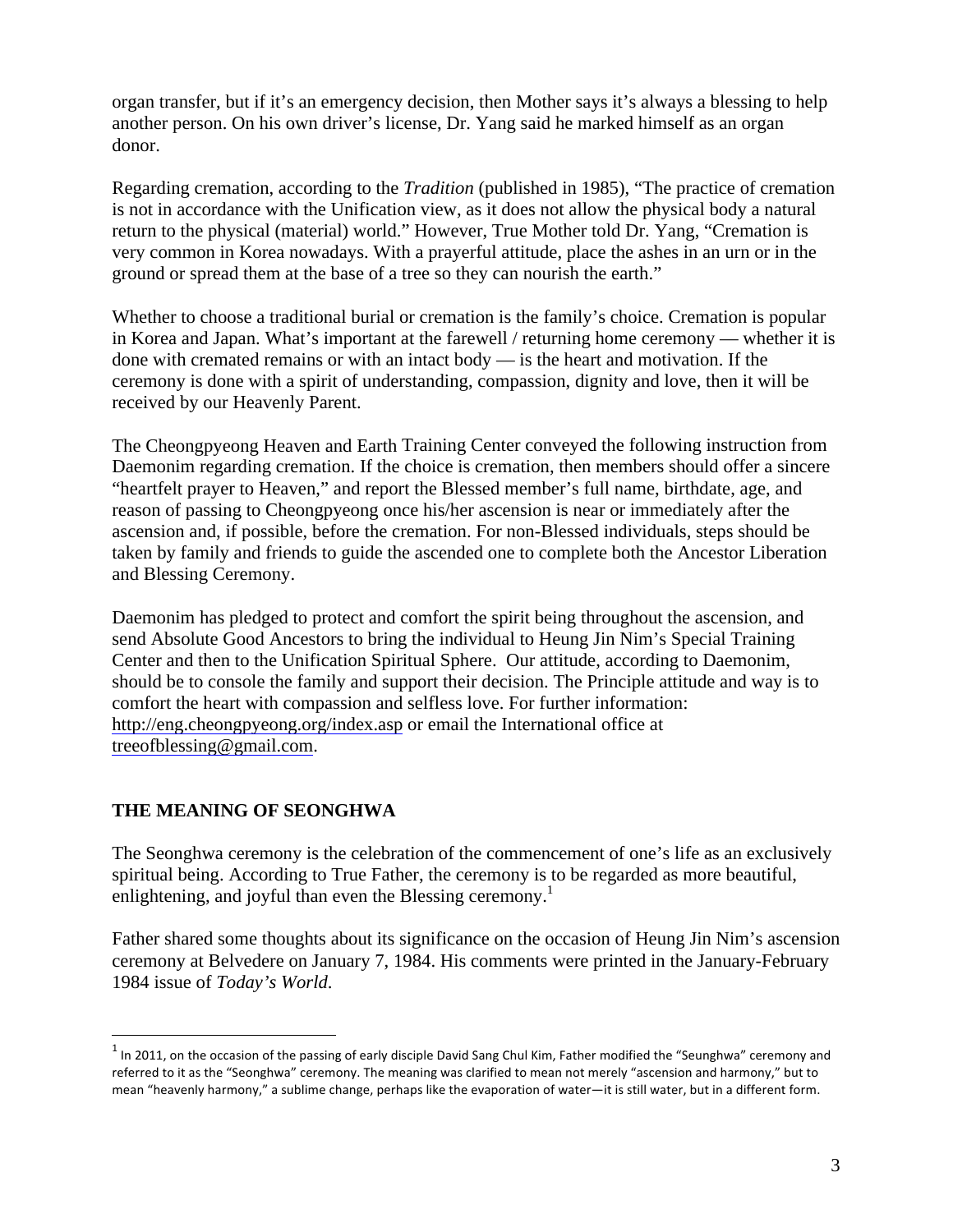I'd like to make a very clear announcement that will set the tradition of our movement and our church. In the secular world, death signifies the end of life. However, in our world, death is like a rebirth or a new birth into another world, particularly for those who give their life for the purpose of the Kingdom of Heaven and for the sake of the movement are special heroes.

For that reason, we must not make those occasions gloomy or sad or feel discouraged. Instead, we shall rejoice in the victory of the spirit in which that life was given for the mission. If we here on earth become very mournful and gloomy, it is like pulling the person who is going up to the heavens down to the ground.

This is a birth from the second universal mother's womb into another world, just like when a baby emerges from its first mother's womb.

A Seonghwa ceremony is actually comparable to a wedding, when men and women get married. It's not a sorrowful occasion at all. It's like an insect coming out of its cocoon, getting rid of a shackle, and becoming a new body and a new existence, a new entity. That's exactly the same kind of process.

In our way of life and tradition, spirit world and physical world are one, and by our living up to that kind of ideal, we bring the two worlds together into one.

## **THREE PHASES OF THE SEONGHWA CEREMONY**

The Seonghwa ceremony has three phases: Ghihwan, Seonghwa, and Wonjeon:

- **1.Ghihwan ("Returning to Joy")**. The farewell greetings that the immediate family share with the ascended spirit. Invite the member to strive for joy, happiness and thankfulness. This ceremony may take place in the hospital, hospice, home or funeral home.
- **2.Seonghwa ("Heavenly Harmony").** The service held with family, friends, and community. The ceremony takes place three, five or seven days after the person ascends. It is the final farewell ceremony for the departing spirit and may be considered as a passport to the Unification Spirit Sphere.
- **3.Wonjeon ("Returning Home to the Palace").** The ceremony at the burial site. The Wonjeon Ceremony sends the body back to its place of origin and is part of the interment ceremony. Wonjeon can be defined as the physical body returning to its home, that is, the earth.

These three phases of the Seonghwa take place over the course of three, five or seven days (an odd number of days). Day 1 is the day of passing.

#### **Third Day Memorial Service**

Three days after the Wonjeon Ceremony, immediate family, close friends and relatives are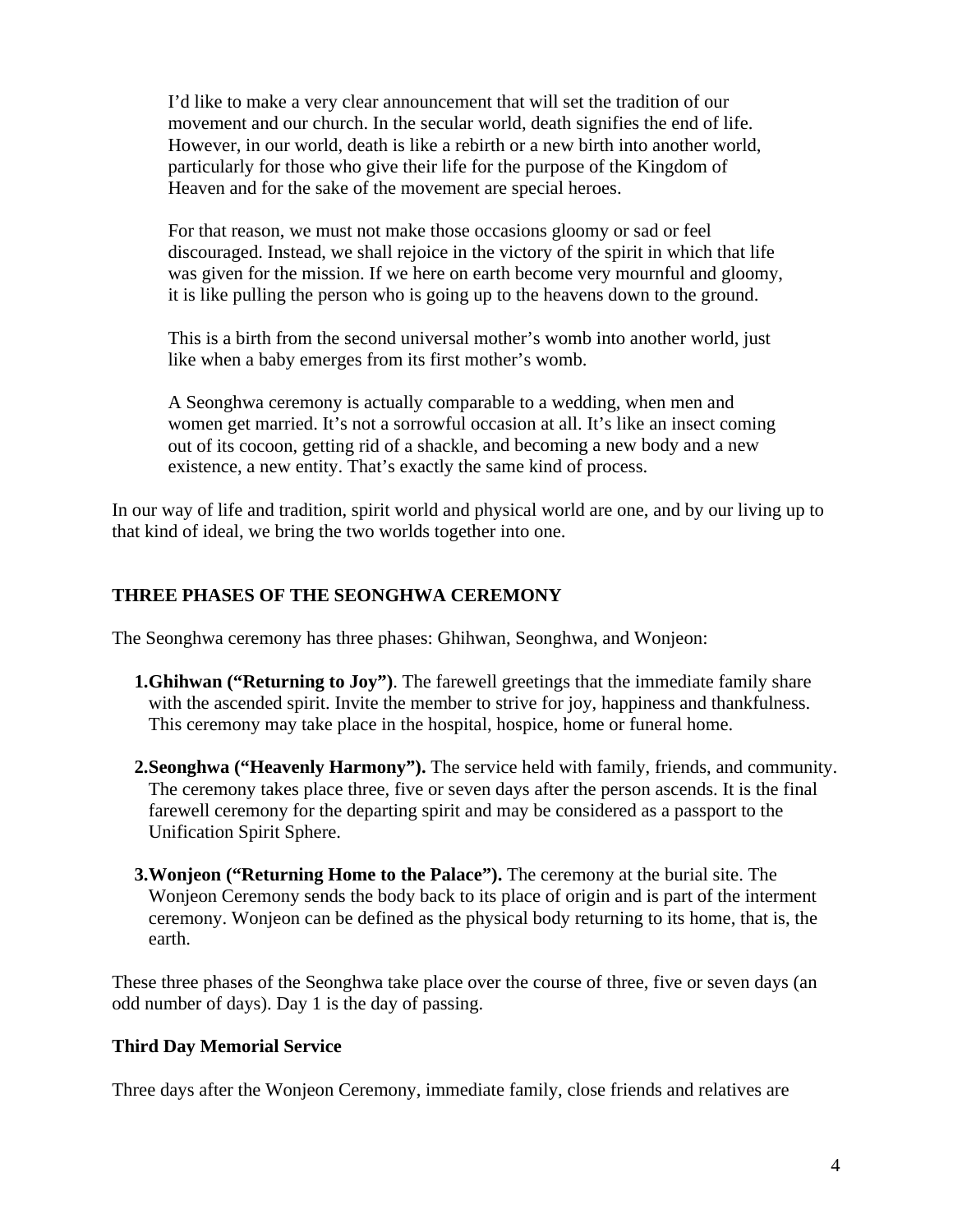encouraged to visit the burial ground and hold a memorial service as the final ceremony for the resurrection. Some also prepare flowers, incense and simple foods to share in honor of the deceased.

## **Fortieth Day Memorial Service**

A Memorial Service may be offered at the burial site 21 days after the Seonghwa Ceremony (counting the Seonghwa Ceremony day as the first day), 40 days after the Third Day Memorial Service (counting the day after the Third Day Memorial Service as the first day), and 100 days after the Seonghwa Ceremony (counting the Seonghwa Ceremony day as the first day). In the Unification Church, holding a service on the  $40<sup>th</sup>$  day has become the standard. When offering a memorial service at the burial site, prepare a small offering table and follow the order of a regular service. When offering a prayer, pray that the deceased person can lead a good life in the eternal Spirit World centered on God's will.<sup>2</sup> Extenuating circumstances may not permit holding a service at the Wonjeon. Please know that the most important element of a Seonghwa is the attitude to release the loved one as he or she begins life in the spiritual world.

## **Ancestor Liberation**

<u>.</u>

True Parents have called on all Blessed families to make their ancestors in the spirit world into absolute good spirits by completing the liberation and blessing ceremony through Cheongpyeong Heaven and Earth Training Center. For details on procedures and forms visit: http://eng.cheongpyeong.org/index.asp or email the International office at treeofblessing@gmail.com.

## **Preparation of the body and casket**

□ The casket should be sanctified with Holy Salt before the body is dressed and placed in it. □ Blessed members are prayerfully bathed and dressed in a Holy Robe, white gloves, white underclothes, and white socks or stockings.

In the era of Cheon Il Guk, we need to appreciate the incalculable value of our members and the historical sacred path we have walked. For example, could a monetary value be placed on the Holy Shroud of Turin, which is believed to be the cloth in which Joseph of Arimathea wrapped the body of Jesus? Of course not. The shroud is priceless. Imagine a museum with a handwritten letter by Jesus, a comb, an item of clothing, his carpentry tools, a hammer or chisel, or a chair that he built or even sat in? Such items would be precious beyond all price.

Similarly, shrines and museums will be built by future generations in respect and appreciation to those who lived in the age of the True Parents. Videos, photographs, memorabilia, letters, and especially the Holy Robe and Blessing Ring, which were worn for providential ceremonies (three-day ceremony, pledge with True Parents, etc.) will be held in the highest esteem.

All newly purchased garments need to be Holy Salted. It is important that the robe's belt be tied

<sup>&</sup>lt;sup>2</sup> The information about the Three Stages of Life is from the printed program of the Universal Seonghwa Ceremony held for Sun Myung Moon, September 15, 2012.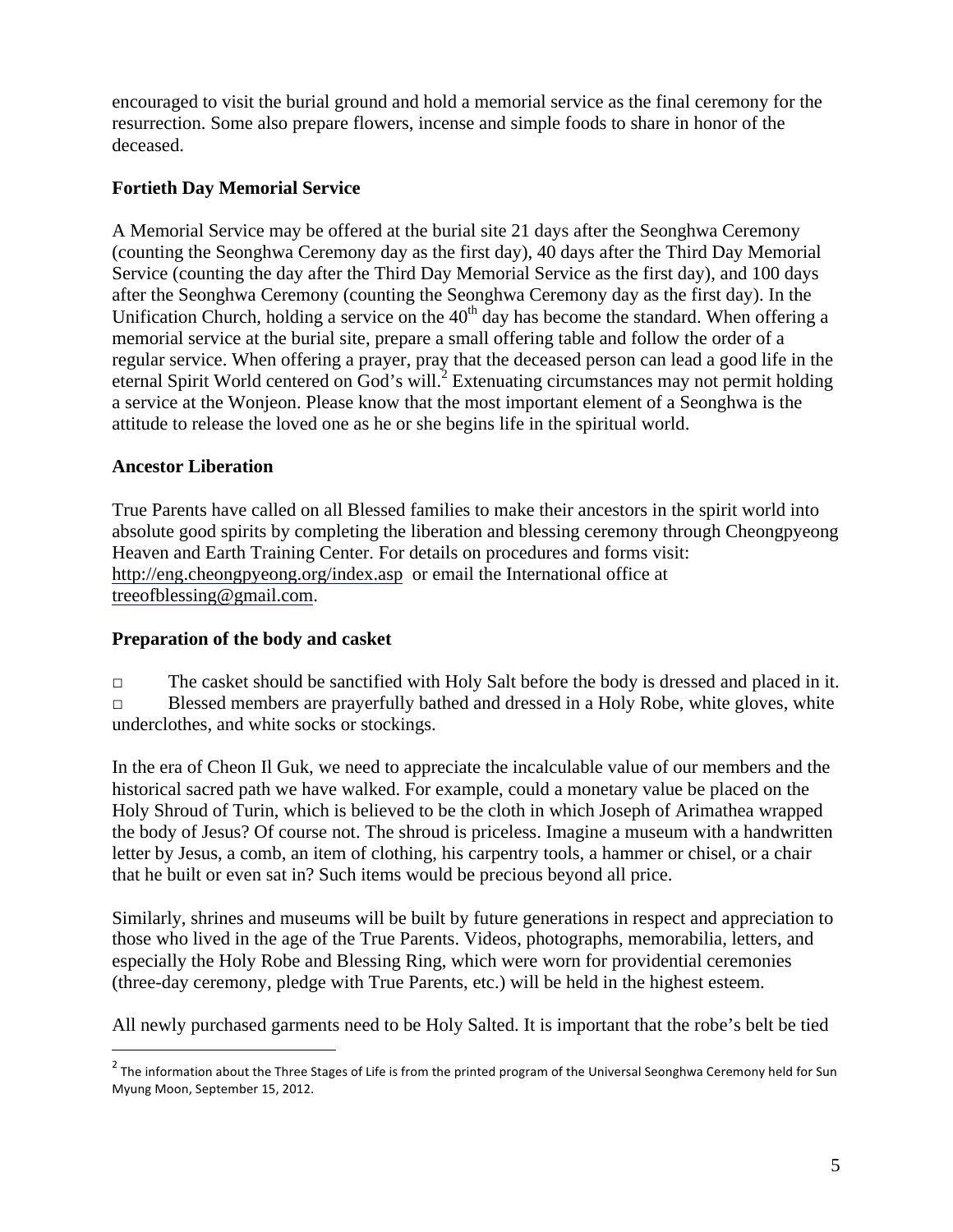## correctly.

According to *The Tradition Book*, the Blessing ring should be left on and buried; however, some members, including the local Seonghwa committee, may choose to leave this precious heirloom with their loved ones on earth. Options are: a) bequeath the ring to their family on earth, b) bury the ring with the ascended, or c) purchase a second ring so one can be buried and the other can be a sacred remembrance. White gloves should be worn when burying the ring with the ascended.

#### **What should and should not be placed in the casket:**

- □ Holy Handkerchief (Place only if the ascended does not have any Blessed Children who can inherit it. It is a precious proof of the Changing Blood Lineage; therefore, it is to be kept by the children)
- □ Divine Principle (optional)
- $\Box$  Special items that the person may have cherished (particularly if a child) not to be buried, but rather kept by loved ones instead of being placed in the casket.
- □ Second Generation are not required to wear a Holy Robe. Options are: a) purchase a Holy Robe to be buried, or b) bury in a dark suit for men or white (or light-colored) dress for women. All newly purchased garments should be sanctified with Holy Salt.
- □ Anything placed in the casket should be Holy Salted.

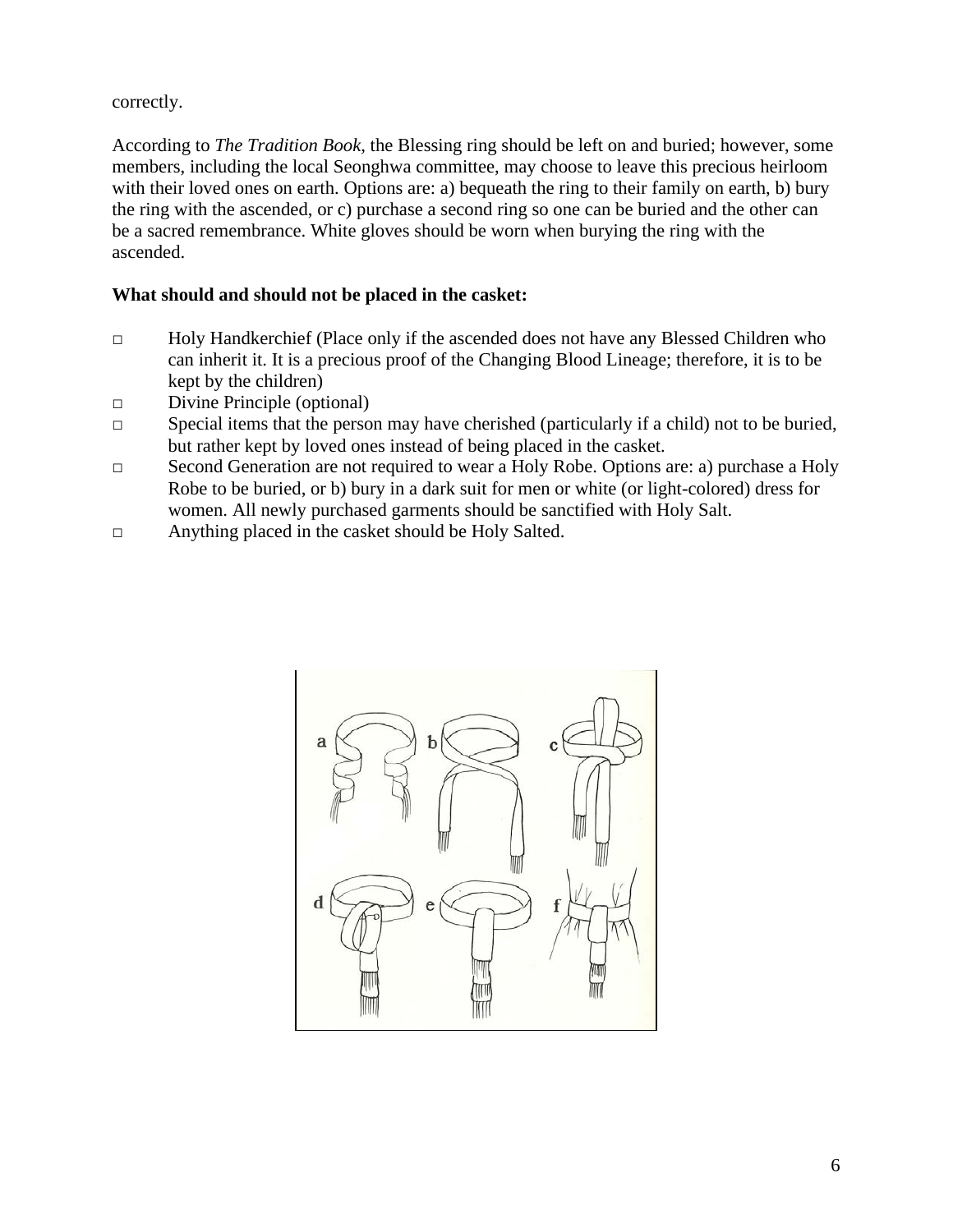#### How to tie the belt of a Holy Robe.

#### Altar set up. **GHIHWAN CEREMONY ("Returning to Joy")**

The Ghihwan ceremony ("Returning to Joy") is a memorial service, the farewell greetings that the immediate family, trinity members, spiritual children, spiritual parents and friends share with the elevated spirit. This means that at some time during the interim between ascension and the Seonghwa, the family and friends visit wherever the body is and offer their prayers and farewell greetings. Our attitude should be one of sincerity and respect. The efforts and dedication of his or her past life on earth should be remembered.

Location. This may take place at the hospital or the body and casket may be brought to the person's home (or another person's home or the church center) or a funeral home. Family, relatives and members of the community may pray, sing, offer testimonies and say their farewells.

Today it is often not possible to have the body brought to the home or anywhere other than the mortuary. If the individual has specified his or her desires in this matter, those desires are to be carried out. Otherwise, the spouse of the ascending spirit (or parents if the ascending spirit is a



Blessed child) decide where the Ghihwan ceremony is to be held. If it is held in a central location, Holy Salt the room where the Ghihwan ceremony takes place.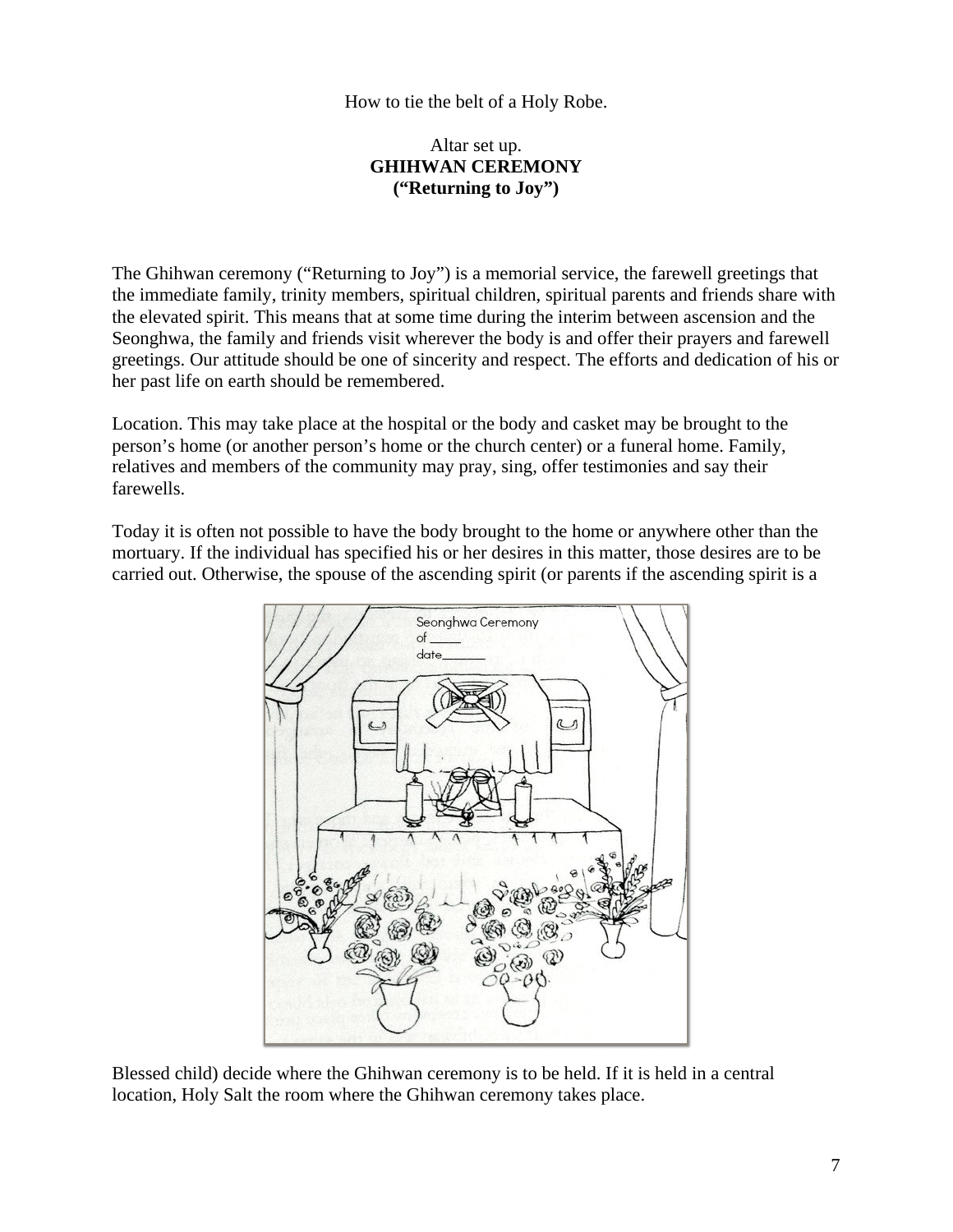The casket may be open or closed during the Ghihwan ceremony, according to the family's wishes.

## **Prayer vigil**

An important tradition that takes place in the interim between ascension and the Seonghwa is a prayer vigil. Traditionally, an around-the-clock prayer vigil begins as soon after the ascension as possible and continues until the Seonghwa begins. Variations may include prayers from midnight until 4 a.m. and memorial services in the home or the home of a friend from 8 to 10 p.m.

Heart and love bring family and friends together including prayers for the person that passed and testimonies.

When no one is praying, Holy Songs or favorite music may be playing.

Instead of Hoondokhae, if people knew the person well, they could share uplifting stories and accomplishments of their life.

The prayer vigil continues until the Seonghwa Ceremony. It is also good to have some pictures of the person's life: a photo album or other display.

## **Suggested prayer vigil check list:**

□ Contact the family where and when to have it

□ Clean and Holy Salt the room

 $\Box$  Set up the altar with a small table with a white cloth on it, or Unification or FFWPU flag

 $\Box$  Place on the table an 8" x 10" picture in a nice frame with a white bow and a ribbon.

□ On the altar: Cheon Il Guk candle and candle holder, Holy Salt, a small bowl with white sand and sticks of incense, and matches

 $\Box$  Fresh flowers on the floor in front of the table or on the table if there is enough space

- □ Picture of True Parents (Photo of True Parents is only for prayer vigil, not the Seonghwa service.
- $\Box$  Large white sheet may be laid out on the floor in front of the table during the vigil
- □ CD player with Holy Songs playing can be placed somewhere in the room
- $\Box$  Coordinate the people for each time slot  $(1 2$  hours)

□ If many people are willing to pray, one-hour slots are possible to fill; however, if not enough people or there will be a long time before the Seonghwa Ceremony, then two-hour slots are more practical

## **Suggested general format:**

- Greeting with a half bow
- Offer incense
- Holy Songs
- **Representative Prayer**
- **Individual Prayer**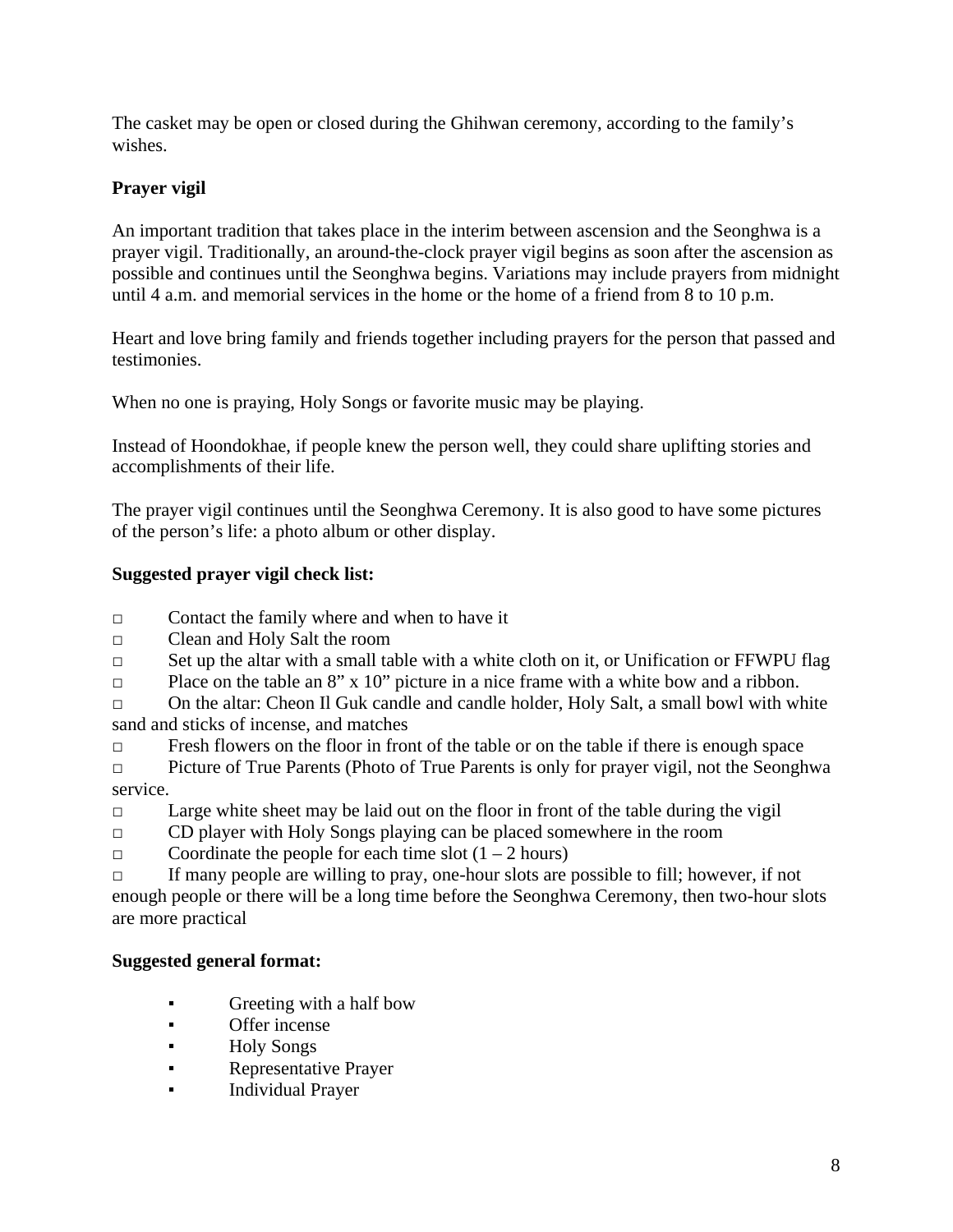- Hoondokhae
- Closing Song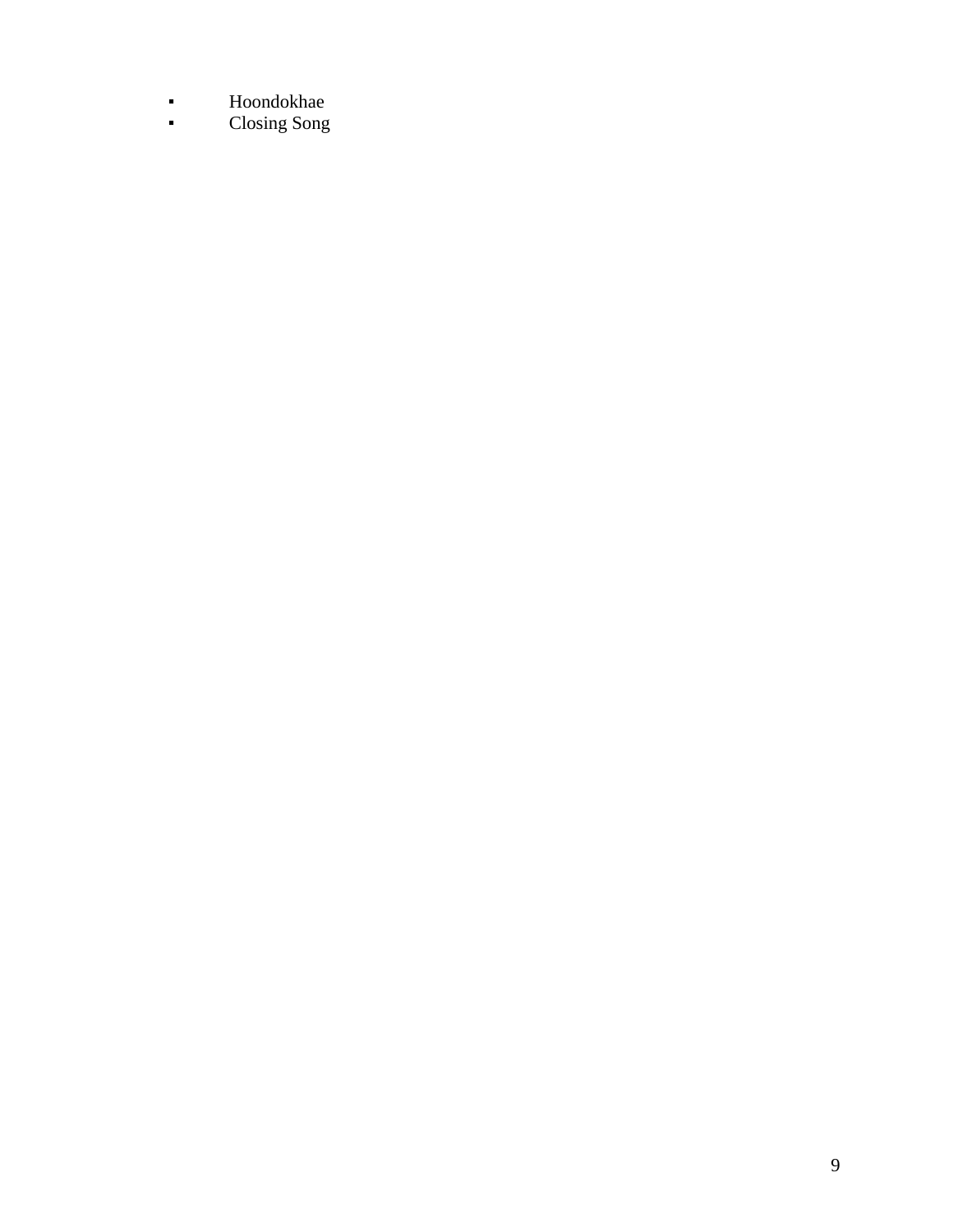## **SEONGHWA CEREMONY ("Heavenly Harmony")**

#### **Location**

The Seonghwa Ceremony may be held at a church center; regional or national headquarters, depending on the realm of the ascending individual's life mission or work; someone's home or a funeral parlor. Visit the place chosen for the Seonghwa as much in advance of the ceremony as possible. Find out what support services are available from the mortuary or church: sound system, lighting, easels, parking. Assign someone as greeter to welcome the guests as they enter the building, guide them to sign the registration book and leave a donation and give them a program. Assign an usher to escort them to their seat. Family and relatives should be in the front row.

#### **Ceremony time**

The time of the ceremony is arranged to accommodate the schedules of the immediate family, the funeral home, and the cemetery.

#### **Dress code**

For members of the immediate family and those who have an official role (officiator, pallbearers, picture carrier): Women should wear white or light-colored clothes and red flower corsages. Men should wear dark blue suits with a white shirt and white tie and boutonnieres of white flowers. Pallbearers wear white gloves while carrying the coffin.

#### **Preparation for the ceremony**

Holy Salt the room where the Seonghwa ceremony takes place prior to the casket being moved into it. If the Ghihwan was in the same room, it is not necessary to Holy Salt again.

Altar (in front of the casket), including the following items:

- □ New white or light-colored cloth to cover altar
- $\Box$  Framed picture of individual, in wood frame 8 x 10" or larger
- $\Box$  Pink or white ribbon for picture

The room should be well lit.

Flower arrangements are placed around the casket and altar.

Single flowers for the flower offering during the Seonghwa. (The same single flowers may be used for the flower offering at the Wonjeon.)

Banner. The banner or sign displayed at the front of the room should say something like: "Seonghwa Ceremony of [name of person] [date]."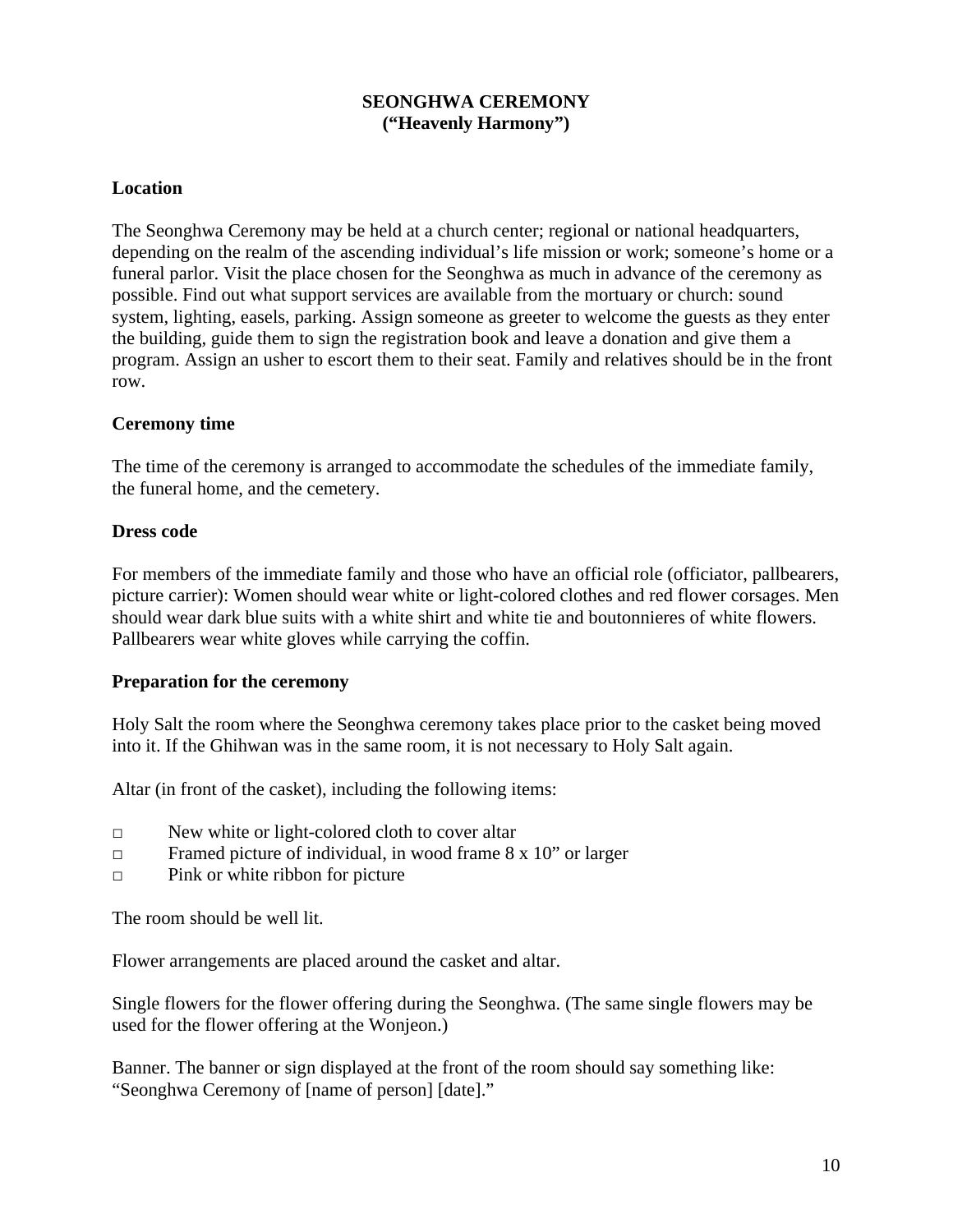The advantages of using a banner are that it is easy to fold and cherish as an historical keepsake. The disadvantage is that it can be hard to hang at the Seonghwa site. It is important to visit the site ahead of time to see how the banner could be hung and then to bring the right materials to do so on the day of the ceremony. The advantage of using a sign is that it is often cheaper and doesn't have to be hung, but an easel will be needed or other kind of support to display it. When you visit the Seonghwa site, think of where to display the sign (behind the coffin or next to it) and obtain the appropriate size and type of easel. The disadvantage of a sign is it is often fragile and bulky and therefore hard to store. Some copy centers can make a sign on large, good-quality paper that can be mounted on a stiff background such as foam board. Then, depending on how the sign was mounted, it could be removed, rolled and easily stored.

Family Federation or Unification Church flag is placed across the casket.

Guest book. This can be the same guest book used for the Gwihwan ceremony. The member's family keeps this as a remembrance.

Bowl of Holy Salt at entrance.

Programs: The program usually lists the order of service and those participating and may include copies of the songs as an insert. A biography of the individual is often read during the ceremony and a copy could also be included as an insert, if desired.

Arrange for someone to play music for the hymns and for someone to do a musical offering.

Podium. The funeral home will have a podium available for the officiator to use.

The Seonghwa ceremony and the Wonjeon ceremony may be videotaped and given to the immediate family. If no videotaping is done, then a photographer should be arranged. In addition to serving as family mementos, photos of the ceremony can be used for publication. The individuals operating the cameras should be sensitive to the situation.

No picture of True Parents or True Family should be used in any part of the ceremony.

Service leader (officiator). One elder Blessed member may be selected by the family to lead the service. It is not appropriate for the spouse to do so.

Songs. Begin the ceremony with songs. These include the Cheon Il Guk Anthem and Holy Songs, or other songs appreciated by the ascending individual. Before the ceremony begins, play music softly in the background.

Prayer, biography, and testimony. A representative prayer is offered by the officiator or someone chosen by the family. Then a short biography of the ascending member and testimonies are shared.

Sermon. The ascending individual's church leader is introduced by the officiator and delivers a sermon. Of course, if it is the family's wish, someone other than a church leader can give the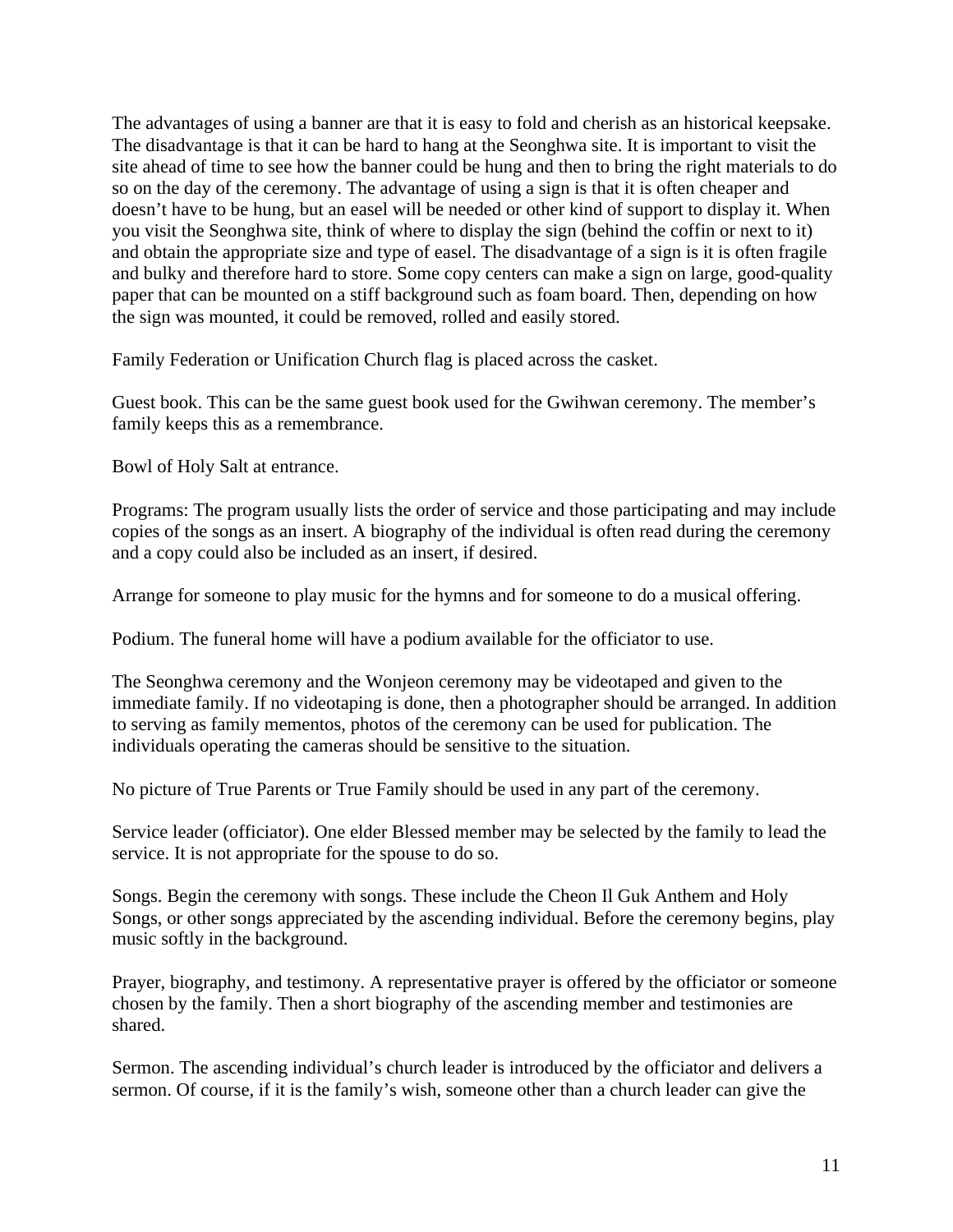address.

There are different levels of the Seonghwa ceremony according to the level of the ascended's mission:

- Universal
- World
- National
- Regional
- **State**
- Church

A Universal Seonghwa Ceremony was held for True Father. A World Seonghwa Ceremony was held for the True Children: Heung Jin Nim, Young Jin Nim and Hyo Jin Nim. National Level ceremonies were held for Jin Joo Byrne (1984-2002), David S. C. Kim, founding president of UTS (1915-2011) and for Eric Holt, HSA National Treasurer (1952-2013).

Flower offering. Either one by one or in small groups (depending on the number of people involved), those attending the Seonghwa should:

- Express a gesture of respect. Facing altar/casket, offer one full (or half) bow.
- Place a flower on the chest of the ascending individual, or on top of the casket.
- Offer another full or half bow and return to their seats.

If there are too many people, representatives may be chosen. These representatives should be announced by the officiator, making sure to have them come forward in a manner consistent with heavenly hierarchy. This is the general order:

- Members of the immediate family (they are first so they may receive condolences)
- Pastors and community leaders
- Elder Blessed couples (in order of Blessing group)
- Other friends and members

A closing hymn or musical offering usually follows the flower offering.

Benediction. A closing prayer is offered to end the Seonghwa.

Announce procession guidelines. The officiator or a mortuary representative can explain the mortuary's guidelines for the procession. Usually this entails the drivers turning on car headlights, and sometimes flashers as well, and following the hearse without breaking the procession (proceeding through intersections and stoplights without stopping).

Items to bring from Seonghwa ceremony to burial site.

- □ Individual's picture and Easel or stand to hold picture
- □ Flowers
	- Funeral home arranges for the flowers to be transported in the hearse or van.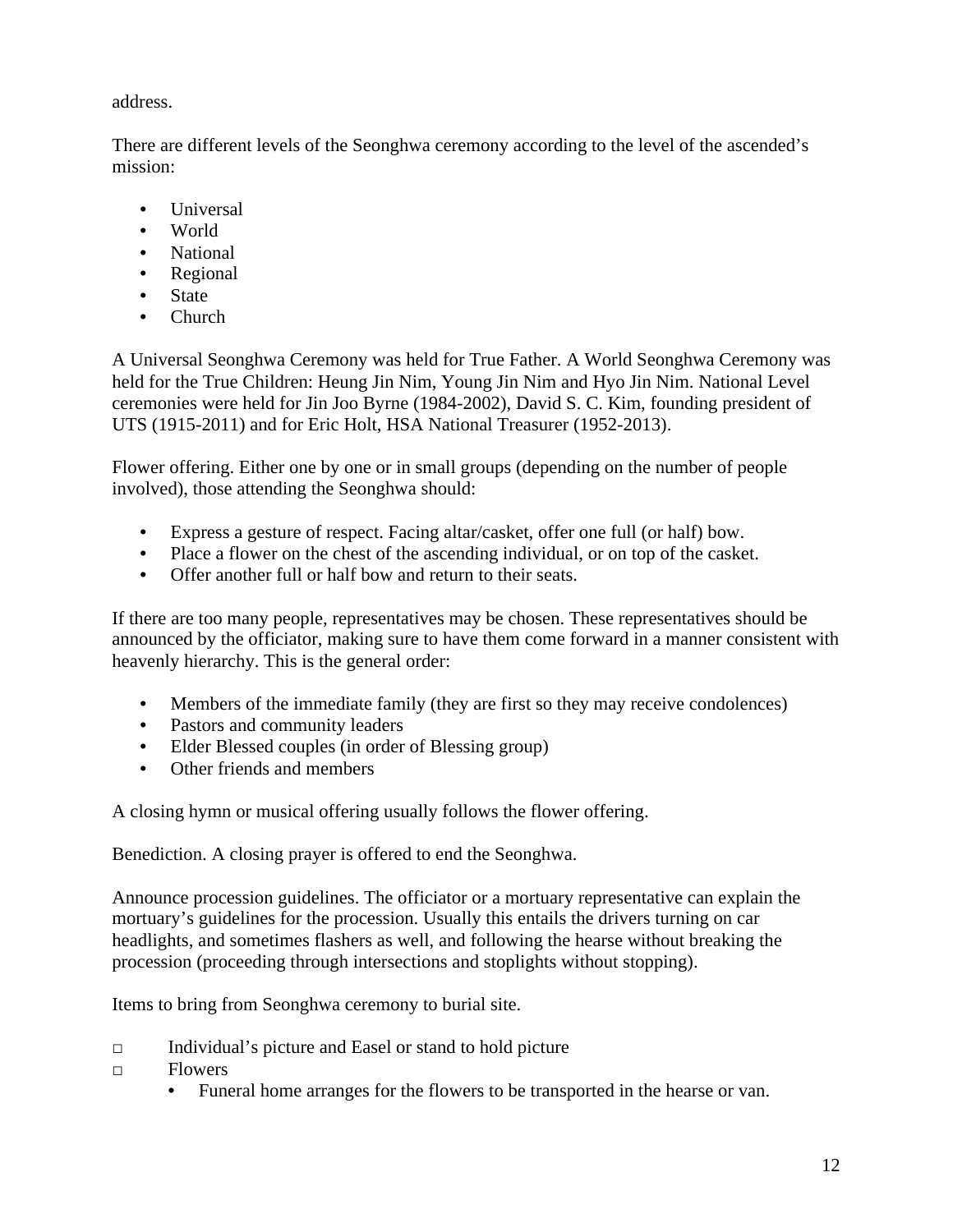- Individual flowers offered at the end of the ceremony can be brought and used at Wonjeon
- □ Incense and receptacle [optional]
- □ Matches or lighter
- □ Holy Salt
- □ Tape to secure the flag draped on the coffin
- $\Box$  A simple sound system, if possible.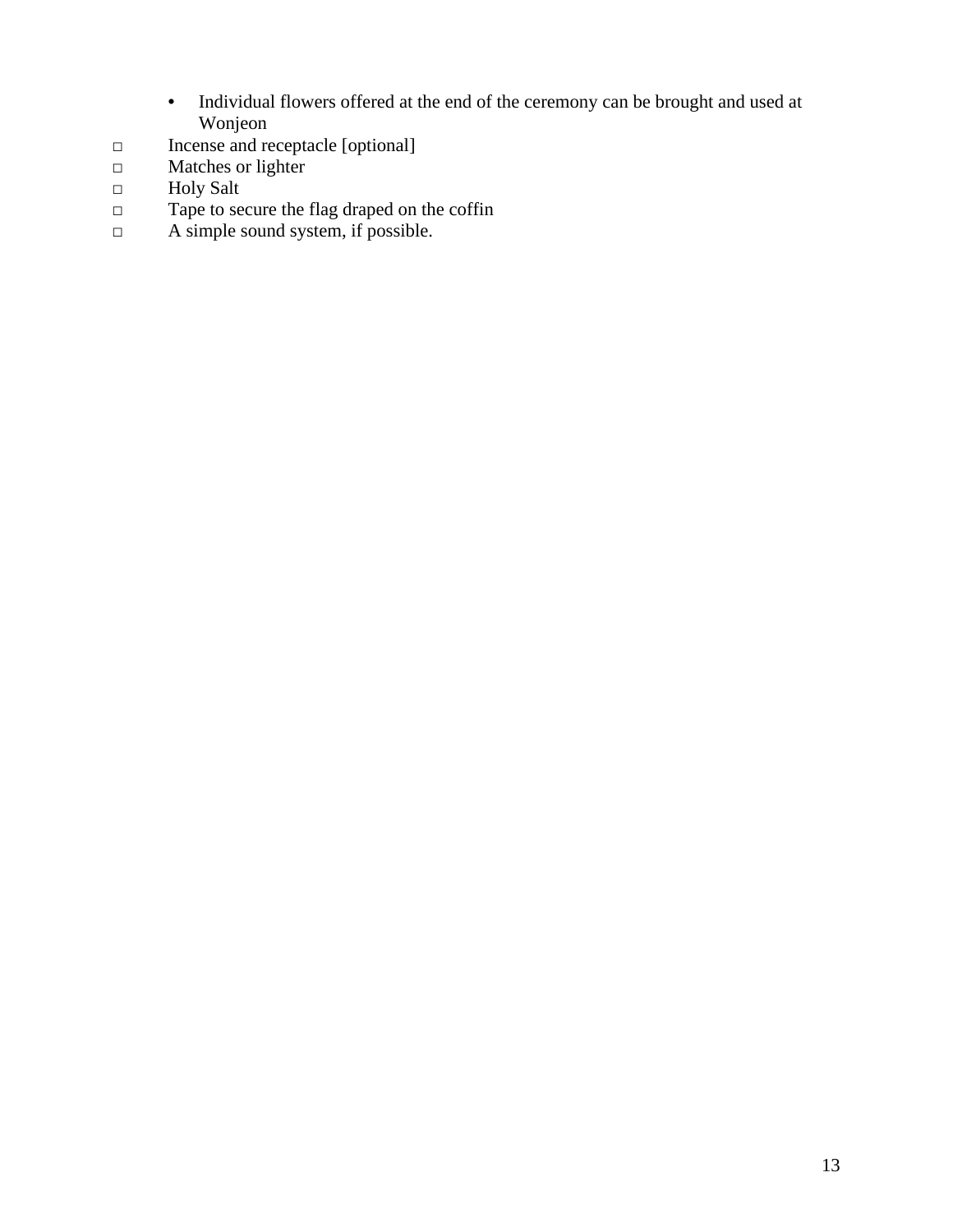## **WONJEON CEREMONY ("Returning Home to the Palace")**

#### **Personnel needed.**

□ Pallbearers. Six to eight pallbearers are chosen prior to the Seonghwa ceremony. Wear dark suits, white ties and white gloves. Pallbearers carry the casket from the Seonghwa ceremony to the hearse and from the hearse to the Wonjeon site.

□ Portrait carrier. One individual is chosen to carry the portrait of the individual from the Seonghwa ceremony to the Wonjeon site. This individual walks ahead of the casket carrying the picture from the Seonghwa to the hearse and from the hearse to the Wonjeon site. The picture should precede the casket at all times. This means that during the journey to the Wonjeon site, the person may ride in the front seat of the hearse (if allowed) holding the picture or the picture is placed in on the front seat of the hearse. Men wear the same attire as pallbearers, and women wear white or light-colored clothes and a red flower corsage.

□ Holy Salter. One individual is also chosen to Holy Salt the path of the casket from the Seonghwa ceremony to the hearse and from the hearse to the Wonjeon site and the burial site itself. They should precede the hearse and Holy Salt the entire route to the Wonjeon and then around the four corners of the Wonjeon Grounds. The Holy Salter wears the same attire as the portrait carrier. This is most often the elder church leader of the area.

#### **Procession to burial ground**

After the service, the procession to the burial ground should begin. The Holy Salter goes first, followed by the picture bearer, followed by the pallbearers carrying the casket.

The hearse is followed by the vehicles carrying the immediate family. The funeral home can arrange for limos to carry the family to the Wonjeon site. When you choose a funeral home, discuss in detail what services are provided for what price. They often offer "packages" of services, as well as "a la carte" services. Make sure what you choose includes only the services you want.

After the immediate family, all others form a line of vehicles following the hearse, according to the instructions given at the end of the Seonghwa ceremony.

#### **At the site**

At the cemetery, the pallbearers carry the casket from the hearse to the burial site, preceded by the person using Holy Salt and the picture bearer. Family and friends attending the burial may either proceed after the casket or gather at graveside. A pail or bucket of soil and small shovel should be prepared.

#### **Service**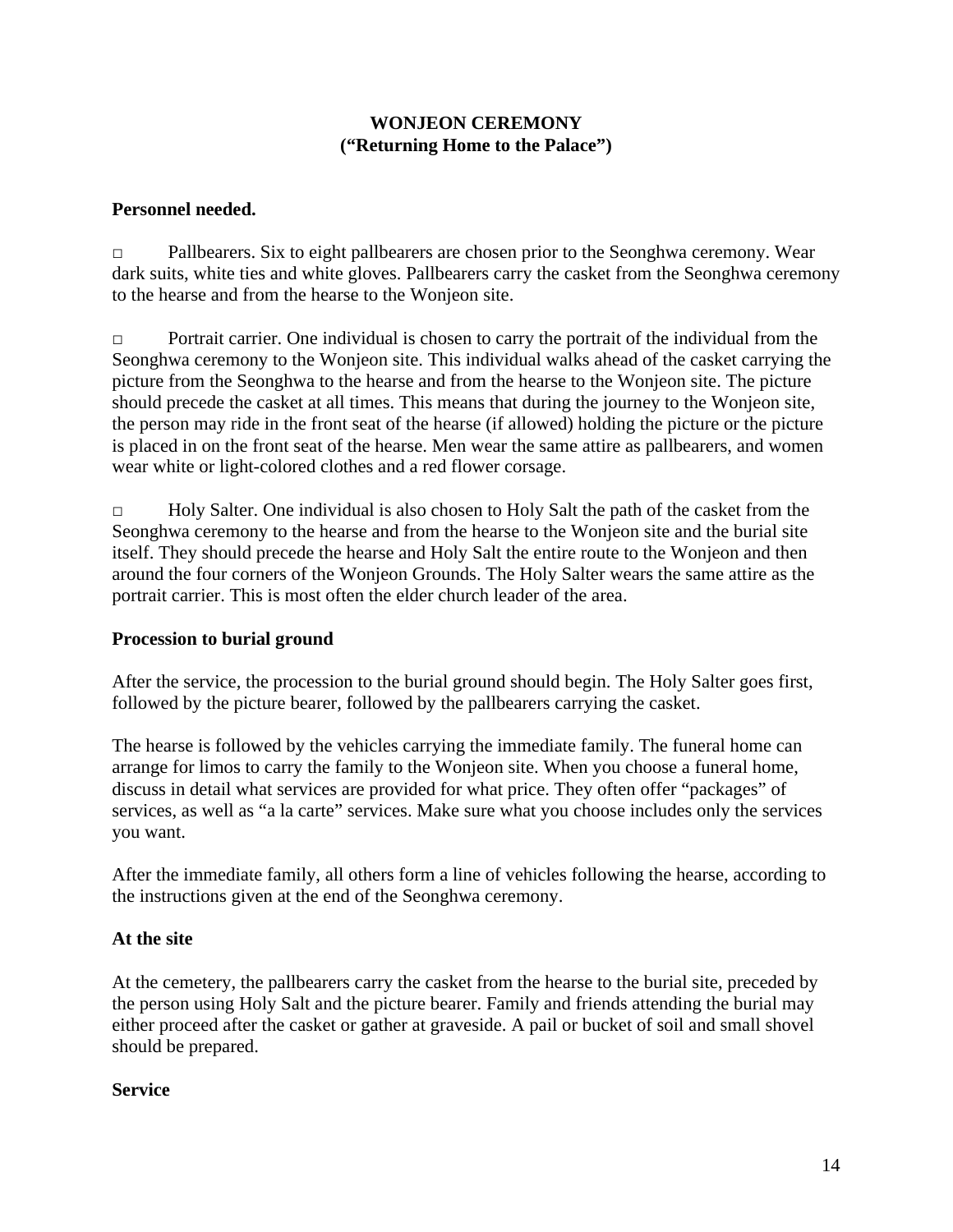The Wonjeon ceremony can be led by the same person who conducted the Seonghwa ceremony or another person can be chosen.

#### **The general format is:**

- Holy Song
- Representative prayer
- Sermon (or Hoondokhae reading)
- Words by significant leaders and/or members of immediate family
- Lowering of the casket
- Flower and soil offerings
- Closing prayer
- Cheers of Eog-Mansei: (1) For the beloved Heavenly Parent! (2) For the victorious True Parents of Heaven, Earth and Humankind! (3) For the establishment of Cheon Il Guk! (4) (Optional) For (name of ascending individual)

## **Flower offering**

Family and friends (everyone or representatives) place a flower on the casket.

## **Soil offering**

Representatives of the immediate family toss a shovelful of soil on top of the casket. Other significant individuals may also do so. This recognizes that the body returns to the earth. The service ends with a closing prayer and three cheers of Eok mansei. The candles and incense are extinguished, if used.

## **Post-ceremony activities**

The immediate family and all individuals participating in organizing and carrying out the ceremonies may want to dine together following the Wonjeon ceremony, or a reception may be organized at a convenient location.

The immediate family takes home with them the individual's picture and candle used in the ceremony. There is no special ceremony when re-entering the home after any of the above ceremonies.

## **After the Seonghwa Ceremony**

Home Altar. The incense, candles and picture used during the Seonghwa are set up on an altar at home. The immediate family offers prayer for at least the first 40 days.

Sam Oje. The immediate family and any friends that wish to do so visit the Wonjeon to pray on the third day after the Wonjeon (day of the Wonjeon is day one). The spouse may lead the ceremony or ask someone else to do so. A food offering may be prepared in advance and placed on the grave. The family should also pray at the site on the  $40<sup>th</sup>$  day after the Third Day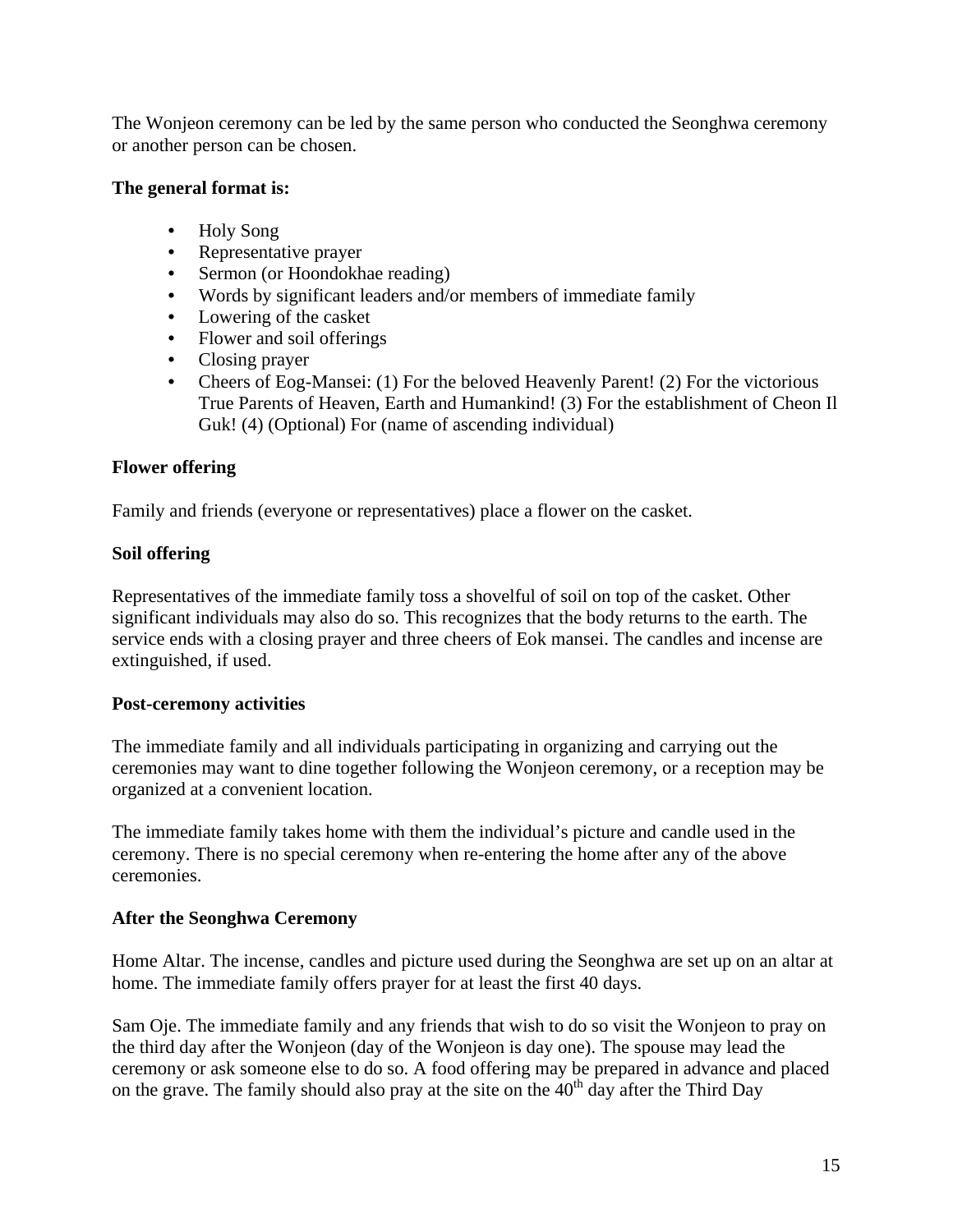Memorial Service (counting the Third Day Memorial Service as the first day).

## **Annual return to the Wonjeon**

According to Korean tradition, the spirit of the ascended individual returns to the Wonjeon on the anniversary of their death and sometimes on their birthday. The immediate family and any friends may return to the Wonjeon on those days to offer prayer, song, food, and share testimonies. If circumstances prevent visitations, then perform similar ceremonies at a home altar.

Disposition of the donations received at the ceremonies. These funds should be turned over to the family and used for expenses of the various ceremonies, including a donation to the church for incurred expenses.

## **Support Committee**

The family needs support during this time and people to help organize the ceremony. An ad hoc committee may be formed that can include the pastor, community leader, and friends. A Seonghwa service director will assist the person taking primary responsibility for organizing and to provide information during the process. Other people can take responsibility for organizing the prayer vigil, handling donations, food, accommodations and logistics for out-of-town family and guests.

## **Casket**

The price of caskets can range anywhere from \$500 to \$10,000. Obviously it is the choice of the family, but it should be understood that no casket can fully protect human remains from decomposition no matter how much is spent. By spending more, the inevitable may be delayed, but it won't be avoided indefinitely. Most caskets sold today are steel, hardwood, fiberglass or particleboard with a cloth covering. It is also possible to purchase an inexpensive casket on the Internet. You are not required to buy from the funeral home.

## **Marker**

The member's family selects the type of marker. Information to be inscribed on it: name of individual, dates of birth and ascension, Blessing group, church logo.

If True Father bestowed a title like "Reverend" or "martyr," that should be included. The family may also request a special message from an elder Blessed couple. This can be inscribed on the marker, usually on a side.

## **Sample inscription for marker:**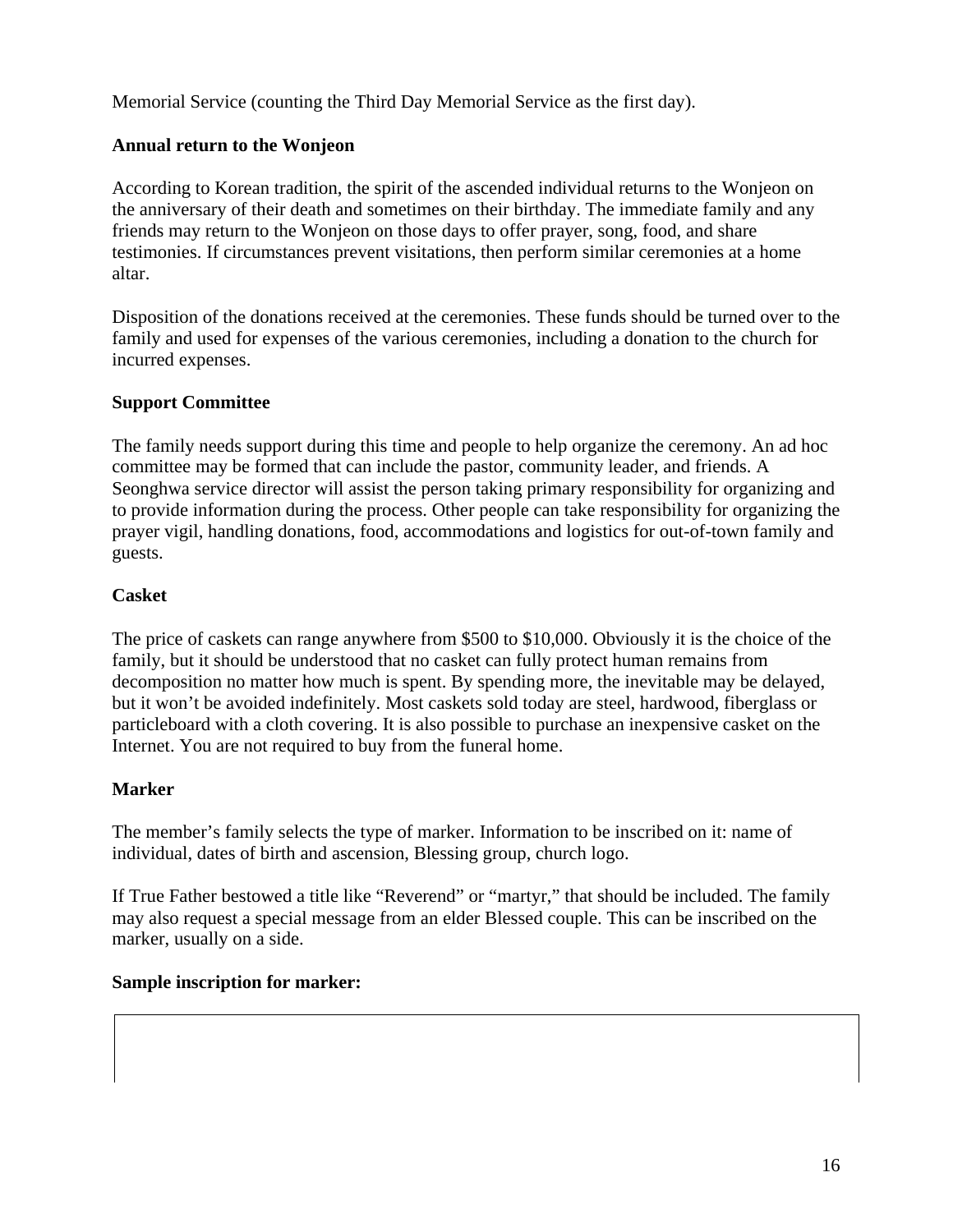First and Last Name 2075 Blessing Birthdate – Ascension date

Words of endearment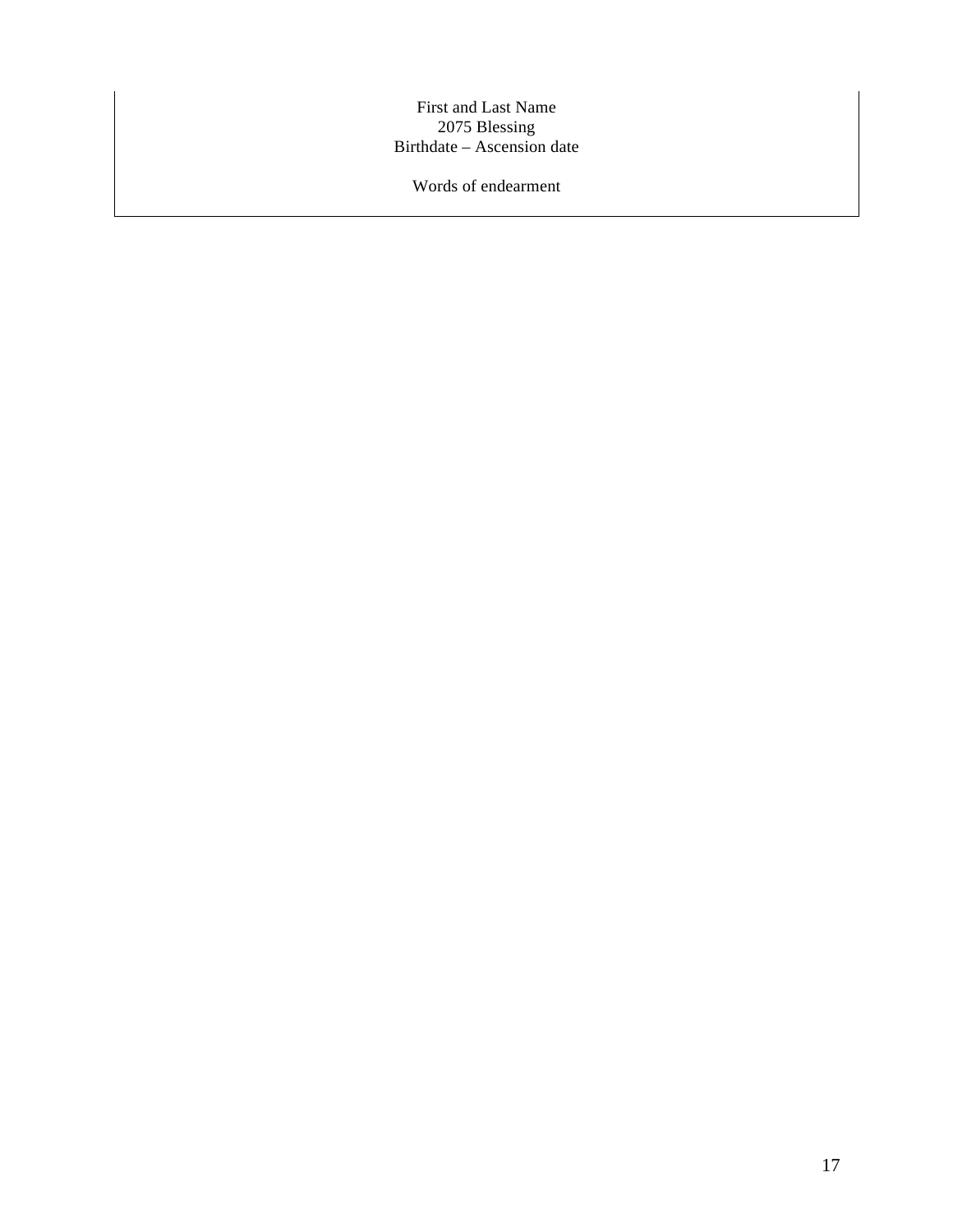## **Sample Template for Seonghwa Program**

Front Cover:

In Celebration of the Life of

(name)

Photo

"Heavenly Harmony, Ascension & Returning Home" (Seonghwa and Wonjeon Ceremonies)

date

Family Federation for World Peace and Unification

Services and Interment at: Fort Lincoln Cemetery 3401 Bladensburg Rd. Brentwood, MD 20722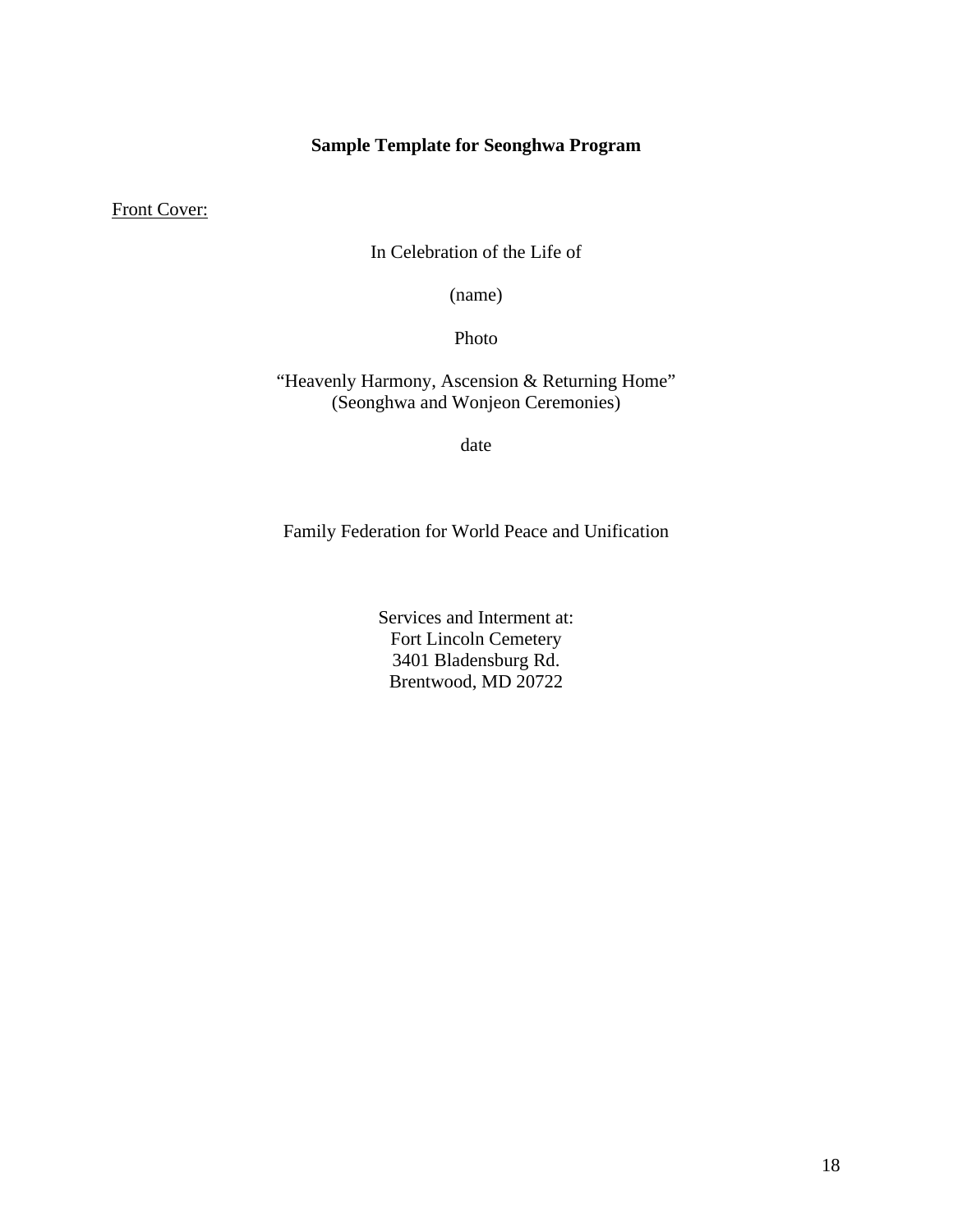## Inside pages

 $\overline{a}$ 

| Seonghwa Ceremony for _____________     |                      |
|-----------------------------------------|----------------------|
| day, date, year                         |                      |
|                                         |                      |
| Welcome                                 |                      |
| Cheon Il Guk Anthem                     | "Blessing of Glory"  |
| Invocation                              |                      |
| <b>Musical Offering</b>                 |                      |
| <b>Biography</b>                        |                      |
| Slide/Video Tribute                     |                      |
| Seonghwa Address                        |                      |
| <b>Testimonies</b>                      |                      |
| <b>Family Greeting</b>                  |                      |
| <b>Flower Presentation</b>              |                      |
| Closing Hymn                            | "Song of the Garden" |
| <b>Closing Prayer</b>                   |                      |
| Three Cheers of Eog-mansei <sup>3</sup> |                      |
| Close of Ceremony:                      |                      |
|                                         |                      |
| <b>Wonjeon Ceremony</b>                 |                      |
| time                                    |                      |
| Procession to burial site               |                      |
|                                         |                      |
| Hymn                                    | "Song of the Garden" |
| Invocation                              |                      |
| <b>Wonjeon Address</b>                  |                      |
| <b>Flower Offering</b>                  | <b>All Attendees</b> |
| Soil Offering                           | <b>All Attendees</b> |
| <b>Benediction</b>                      |                      |
| Three Cheers of Eog-mansei              |                      |

Pages 2-3 can be biography or lyrics. Holy Songs may be downloaded: http://www.tparents.org/Library/Unification/Topics/Hsong/hsongs.htm

 $^3$  Three Cheers of Eog-mansei: Eok-mansei for the beloved Heavenly Parent! Eok-mansei for the victorious True Parents of Heaven, Earth and Humankind! Eok-mansei for the establishment of Cheon Il Guk! (Optional 4th cheer, Eok-mansei for (name).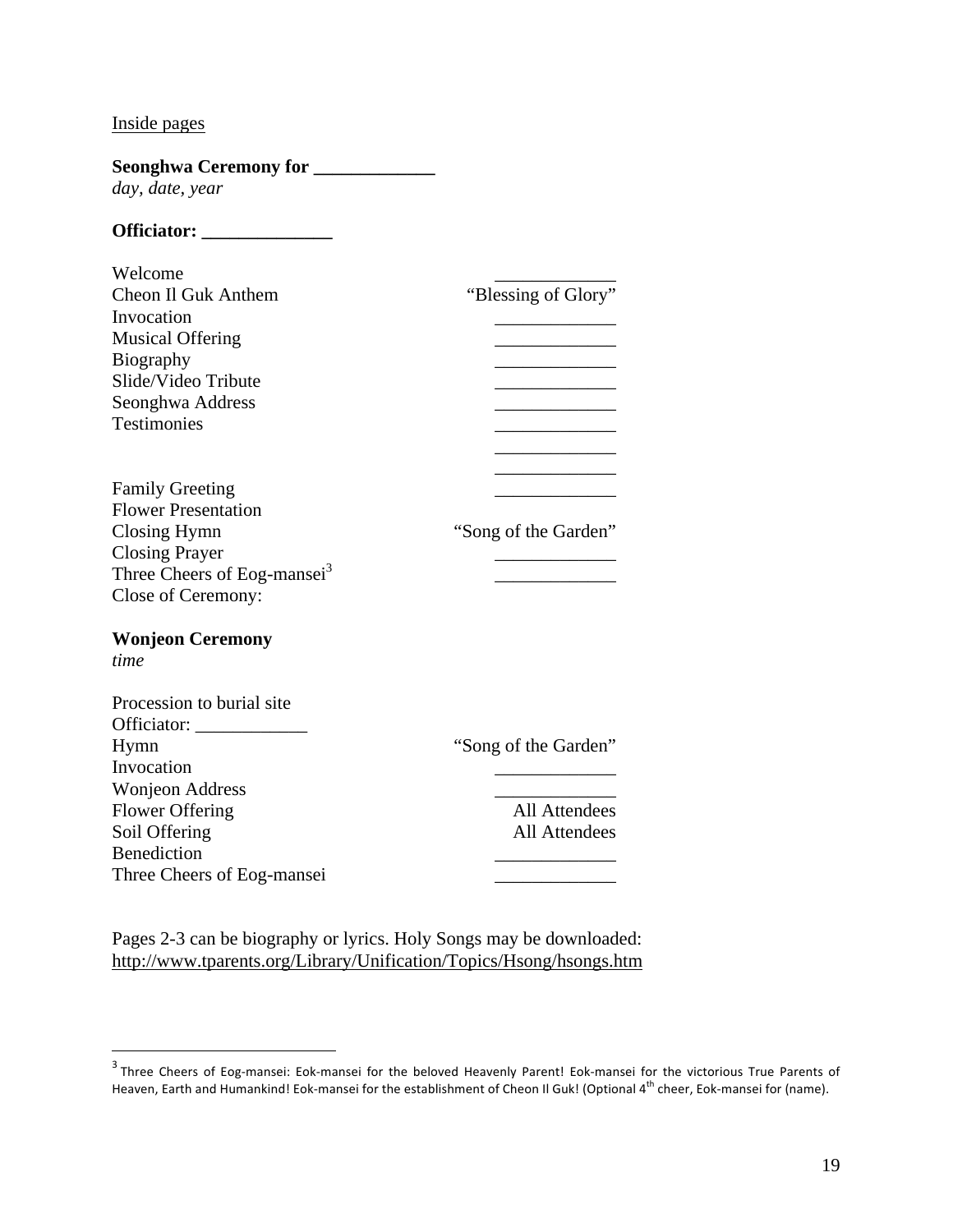#### Back cover:

#### **"Seonghwa (Heavenly Harmony) Ceremony"**

The ceremony is actually comparable to a wedding, when men and women get married. It's not a sorrowful occasion at all. It's like an insect coming out of its cocoon, getting rid of a shackle and becoming a new body and a new existence, a new entity. That's exactly the same kind of process.

In our way of life and tradition, spirit world and physical world are one, and by our living up to that kind of idea, we bring the two worlds together into one.

In the secular world, death signifies the end of the life. However in our world, death is like a rebirth or a new birth into another world. For this reason, we should not make those occasions gloomy or sad or feel discouraged.

If we here on earth become very mournful or gloomy, it is like pulling the person who is going up to the heavens down to the earth.

*Sun Myung Moon*

---------------

Therefore we are always confident and know that as long as we are at home in the body, we are away from the Lord. We live by faith, not by sight. We are confident. I say, and would prefer to be away from the body and at home with the lord. So we make it our goal to please him, whether we are at home in the body or away from it.

*II Corinthian 5:6-9*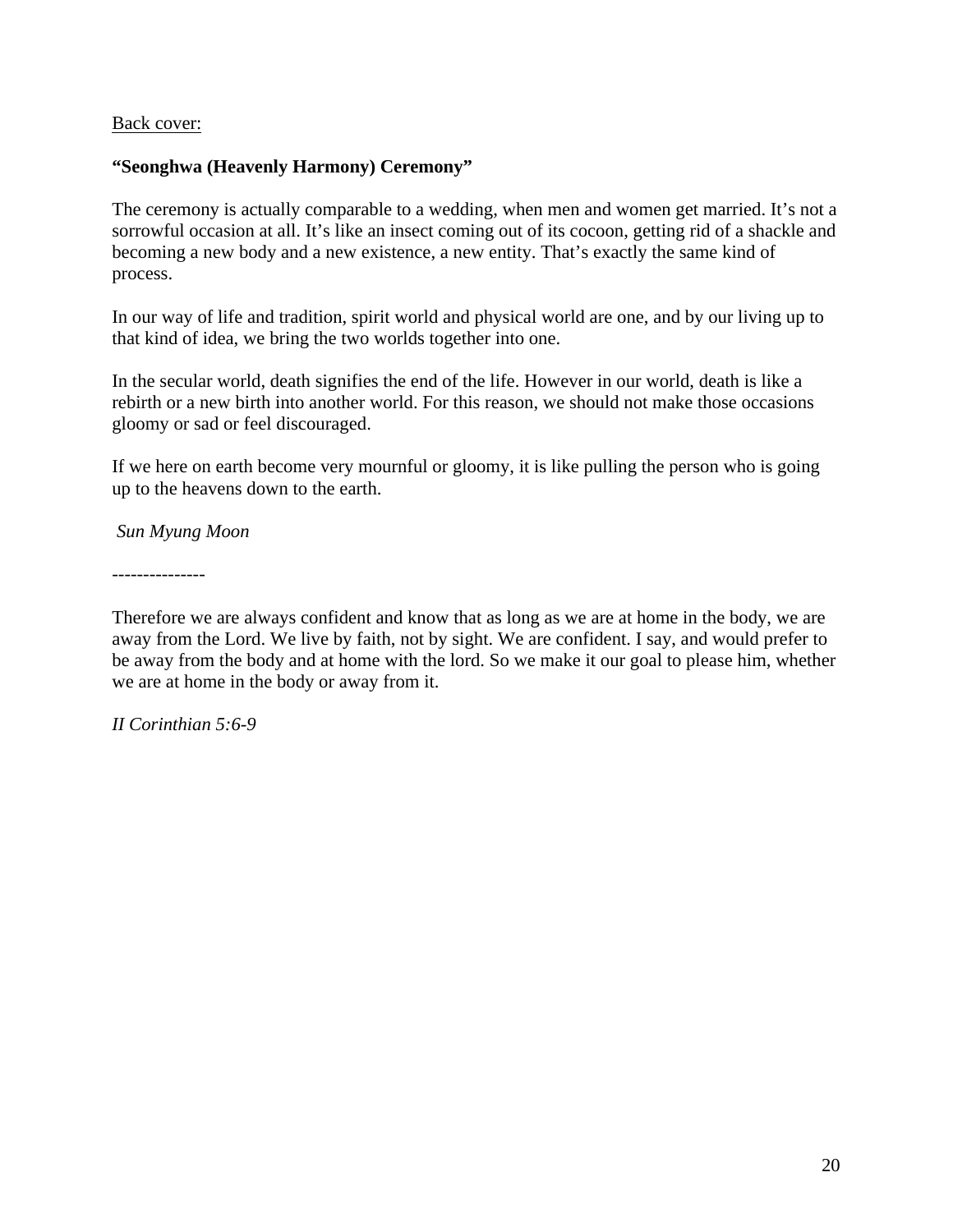## **CHECKLISTS**

#### **Support Needed:**

One or more community members who are friends of the family should be a central point between Seonghwa Committee and the family. This helps ease the burden of many practical decisions.

#### **Someone should:**

- o Help family make arrangements for mortuary, casket, burial site, death certificate, etc.
- o No need to order flowers for casket spread, we use flag.
- o Coordinate prayer vigil and announcements to the community
- o Help provide meals, transportation, etc. for family as needed

#### **Someone should help the family:**

- o Write biography and/or obituary
- o Gather photo for announcements and slideshow
- o Prepare slideshow with favorite music
- o Prepare a youcaring.com site for donations and Facebook page if wanted.
- o Design and print banner at www.staples.com 2.5 x 4 ft for Ft. Lincoln room.
- o Prepare information for program and design and print it.
- o Choose who will serve as officiator for Seonghwa
- o Choose who will serve as officiator for Wonjeon (may be same person)
- o Choose who will:
	- give testimonies at Seonghwa
	- offer invocation at Seonghwa
	- offer songs, music
	- give Seonghwa address
	- offer representative prayer at Wonjeon
	- give message or read Hoondokhae at Wonjeon

#### **Day of Service needs - Someone to Coordinate:**

- o Who will bring Seonghwa kit
- o Who will setup altar
- o Who will serve as greeters and Ushers Arrive early
- o Who will take care of guest book and donation box (purchase or make)
- o 6 people as pallbearers after service at Ft Lincoln. If elsewhere earlier for arrival of holy body.
- o One close family member to serve as picture bearer after service procession to Wonieon.
- o Who will serve as Holy Salter (District or other Pastor) after service procession to Wonjeon.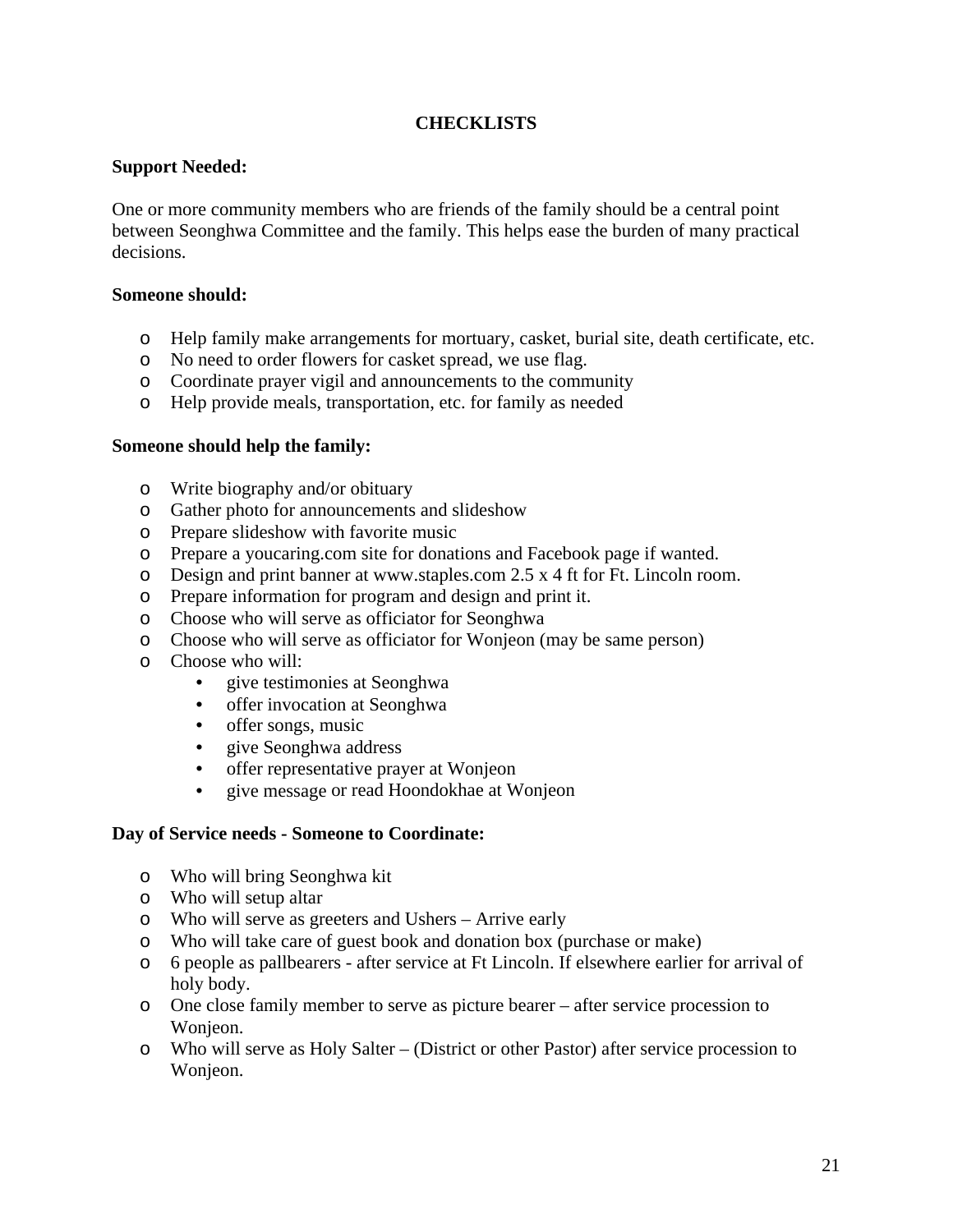#### **Coordinate a meal or reception after Wonjeon ceremony**

- o Purchase and gather materials
- o Videotape and/or take pictures of ceremonies

#### **Materials for the family to gather and prepare:**

- o The individual's Holy Robe, white gloves, white socks, white undergarments (Holy Salt any new items)
- o The individual's Holy Handkerchief (place in casket at prayer time only if he/she has no Blessed Children to inherit it)
- o Divine Principle book or True Parents' words (optionally place in casket)
- **o** Framed picture of individual for service  $-14$ " x 17" photo in matted frame for keepsake

#### **Seonghwa Committee Kit should contain:**

- o Two white oblong table cloths for altar
- o Tripod or stand to hold picture
- o Pink or white ribbon for picture
- o One or two Cheon Il Guk candles, newly multiplied and stands
- o Family Federation or UC flag (place on top of casket during ceremony
- o Holy Salt in decorative dish/bowl
- o White gloves (for pallbearers, officiator, Holy salt and picture bearer)
- o Incense and bowl with sand
- o Matches or lighter
- o Tape for flag
- o Holy Song CD

#### **Flowers and other items to prepare:**

- o Boutonnières Red or pink for women. White for men. (for family and those on the program)
- o Single assorted flowers for flower offering
- o Flower arrangements (ordered by friends and family)
- o Tape or pins to hang banner or sign
- o Masking or Scotch tape to secure flag on coffin
- o Donation box
- o Guest book
- o Video camera and camera
- o Sound System if needed
- o Pail/bucket of soil and small shovel should be available for soil offering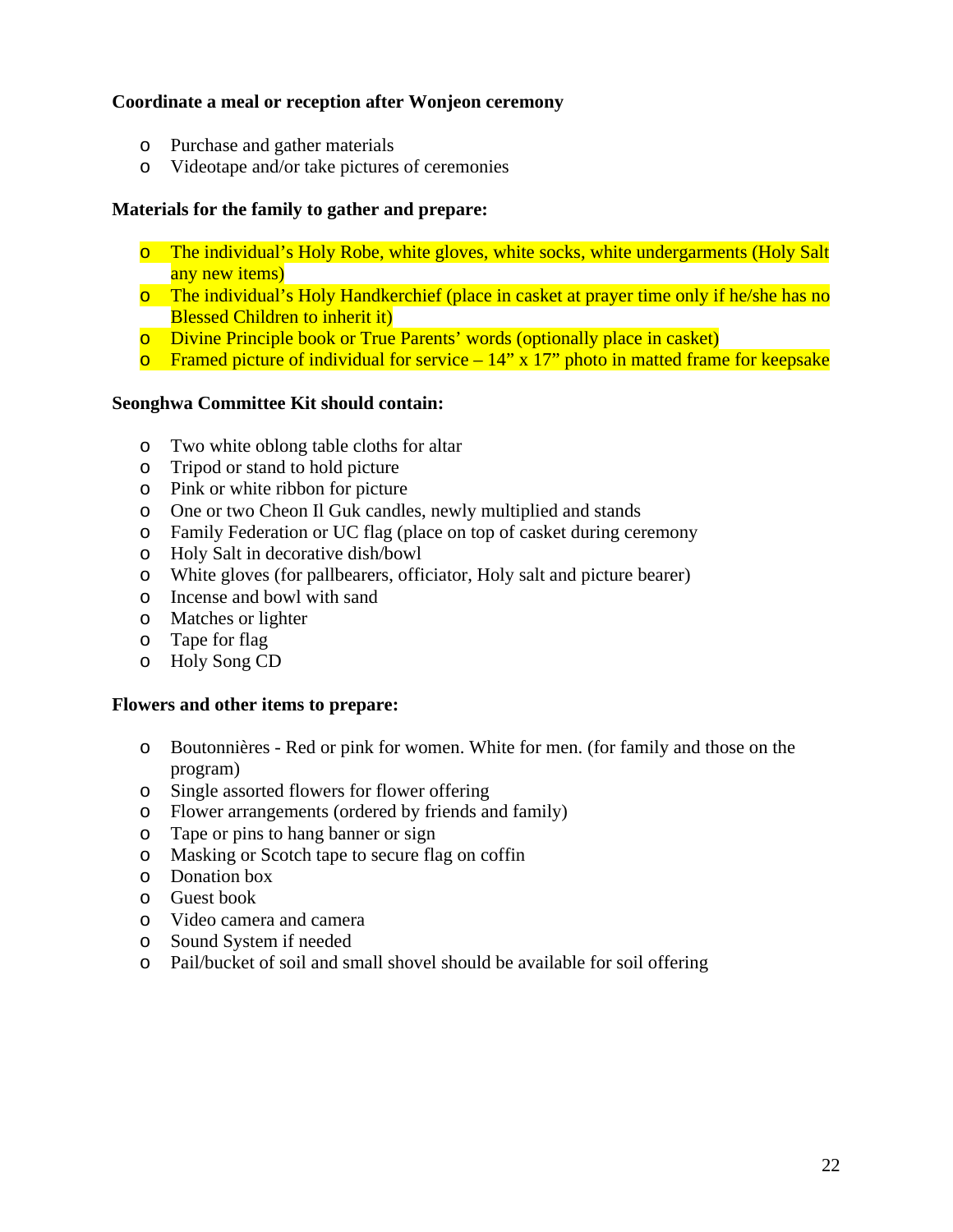#### **APPROXIMATE COSTS**

*(Prices will continue to increase, so the best cost savings is by pre-planning. Begin to talk about it now!*

In the case of Fort Lincoln Funeral Home and Fort Lincoln Cemetery, the location of our Wonjeon, their services are arranged through two offices: (1) The Funeral Home and (2) the Cemetery Office (building located nearest the entrance).<sup>4</sup>

- 1) The Funeral Home: \$6500 for basic full service at the funeral home, and visitation (on day of service or prior day). The funeral home will pick up the deceased at the hospital, hospice, or home. Prepare the body (bathe, dress) for viewing. This also includes a basic steel coffin, flowers, and miscellaneous expenses.
- 2) The Cemetery Office: There are two major expenses. (1) \$1700 for the opening and closing of the crypt. This refers to the graveside ceremony with a canopy set up by the plot, chairs, and lowering of the casket after the service. (2) \$2300 for the bronze marker  $(16" x 24"$  on a granite base).

Plus, the price of the crypt, which is purchased from HSA. Cost of the crypt (\$2500 for a twoperson crypt or \$2000 for a single).

#### **Summary:**

 $\overline{a}$ 

| 2500     | HSA-UWC – Two-person plot (or \$2000 single). Payable to HSA-UWC in NY                                                                                                                                 |
|----------|--------------------------------------------------------------------------------------------------------------------------------------------------------------------------------------------------------|
| 6500     | Fort Lincoln Funeral Home - expenses, including the casket                                                                                                                                             |
| 4000     | Fort Lincoln Cemetery - services, and marker                                                                                                                                                           |
| \$13,000 | <b>GRAND TOTAL FOR TRADITIONAL BURIAL</b> (Since the two-person plot<br>is already purchased, then the service for the surviving spouse would be less<br>\$2500. The marker price would also be less.) |

#### **(1) Traditional burial using Fort Lincoln Funeral Home and Cemetery**

<sup>&</sup>lt;sup>4</sup> Other area cemeteries used by members, include: Parklawn Memorial Park and Gate Of Heaven Cemetery in Montgomery County.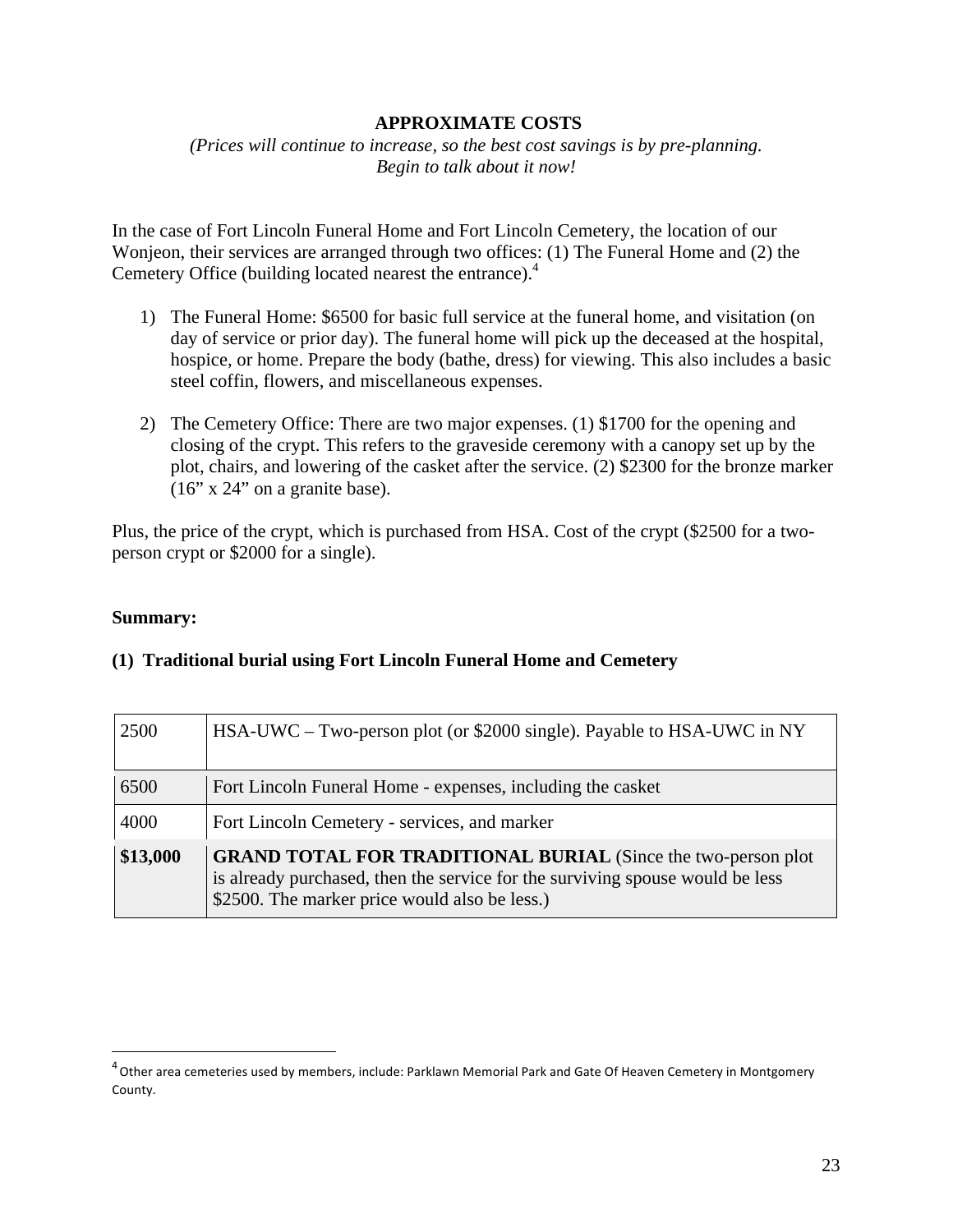**(2) Cremation** (figures provided by Jim & Joanne Parrish) using Chambers Funeral Home for the cremation and burial of the ashes at Fort Lincoln.

| \$1978 | <b>TOTAL</b>                                                |
|--------|-------------------------------------------------------------|
| 58     | Death certificates                                          |
| 275    | Burial urn                                                  |
| 200    | Use of area for committal service (prayer before cremation) |
| 445    | Transfer of remains from Baltimore                          |
| 1000   | Cremation                                                   |

Fort Lincoln Funeral Home and Cemetery (Brentwood, MD)

| \$8202 | <b>GRAND TOTAL FOR CREMATION</b>                                                                             |
|--------|--------------------------------------------------------------------------------------------------------------|
| \$6224 | <b>TOTAL</b>                                                                                                 |
| 500    | Food                                                                                                         |
| 600    | Service was at New Hope Academy for no charge since Ryan was a student<br>there. Otherwise, charge is \$600. |
|        |                                                                                                              |
| 1579   | Marker - Made of stone, not with brass plate like other markers (Fram<br>Monument Inc.)                      |
|        |                                                                                                              |
| 2500   | HSA fee for burial plot. The Parrish family purchased a plot for 4<br>cremations.                            |
|        |                                                                                                              |
| 60     | Burial container installation (Tent, chairs, etc.)                                                           |
| 110    | Administrative fee                                                                                           |
| 875    | Cemetery burial                                                                                              |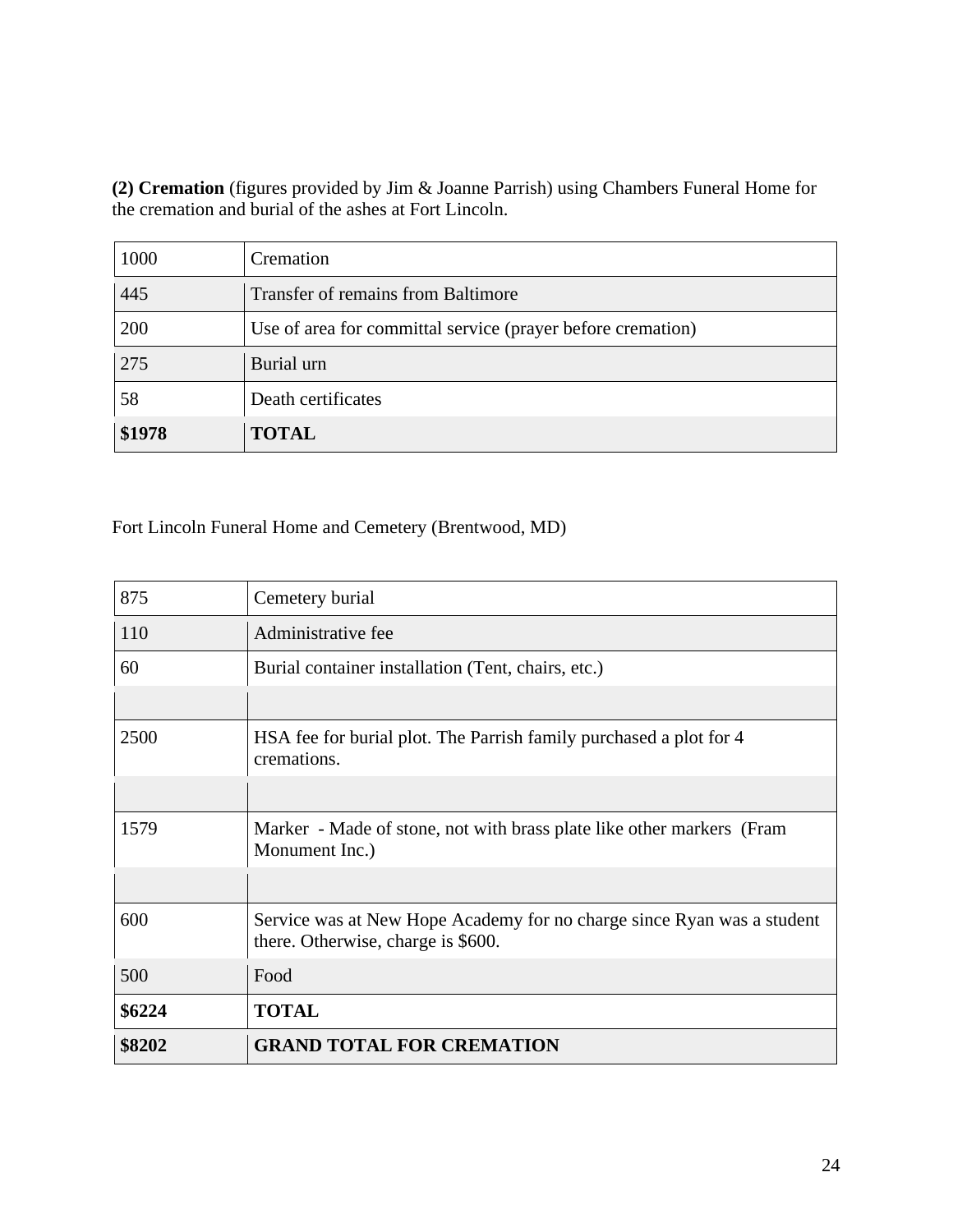If funeral and cemetery arrangements are made in advance (called pre-need or pre-planned), then you ensure that your final wishes are carried out, you spare your family the burden of making choices at a difficult time, and a payment plan can be arranged over time. If no prior arrangements are made and it's made at the time of death (called at-need), then full payment upfront is required.

Ways to lower the costs, include, (1) purchase the casket from the manufacturer (http://fastcaskets.com), and (2) purchase the marker directly from the manufacturer (http://www.frammonument.com)

## **Markers (maybe purchased through Fort Lincoln or directly from the manufacturer, Fram Monument)**

**Fram Monument** (Contact: Niv Fishbein @ niv@frammonument.com, (301) 605-8081 in Rockville, MD, Www.FramMonument.Com. Price includes installation, cemetery fee, unlimited text & emblems)

\$2395 - Option A: 24x14 - bronze on granite (installation, cemetery fee, unlimited text  $&$  emblems)



\$1495 - Option B: 28x18- granite (grey, black, red, mahogany, pink)

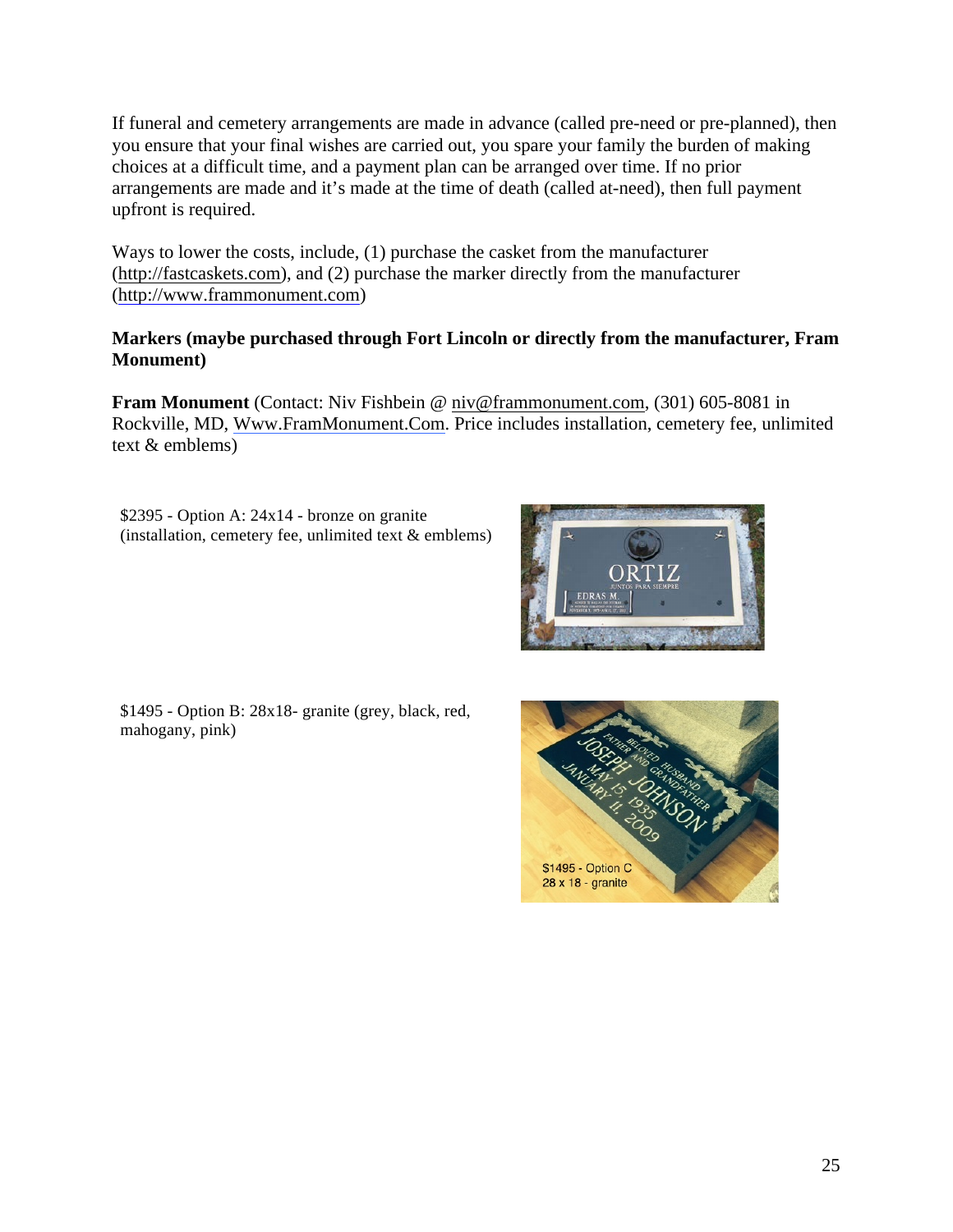\$795 – Option C: 24x12 - granite (grey)